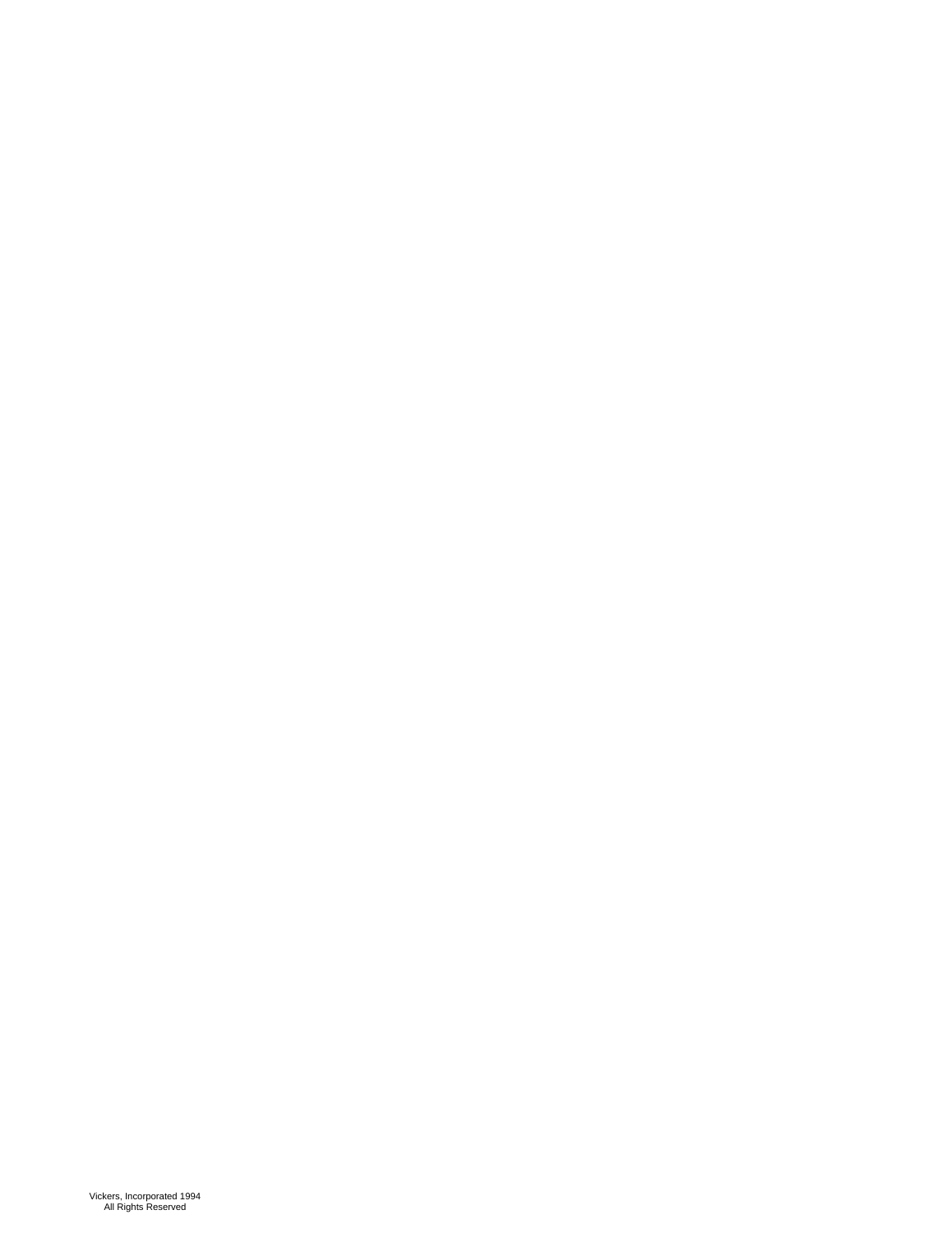## **Introduction**

Vickers MHT vane motors are the efficient, economical answer to a wide range of power needs. These high-quality motors are the ideal choice when:

- the combination of high torque and low speed is required
- a high power-to-weight/size ratio is required
- hazardous conditions or other design factors make it desirable that the electrical prime power source be located some distance away from the machinery driving motor.

#### **Applications**

MHT motors can be used in a wide variety of industrial and mobile applications, for example:

- Continuous casting machines
- **•** Straightener drives
- Wheel rim rolling machines
- Forging manipulators
- Winding machine drives
- Sheet line accumulator systems
- Pre-plasticizer drives
- Machine tool spindle drives
- **Coil winders**
- Conveyors
- **•** Feeder screws
- Rolling mill screwdown drives
- Drilling, boring machines
- **Crushers**

#### **Features and Benefits**

- Available in shaft-type or shaftless. Shaftless MHT motors can simplify installations, since the driven machine's splined shaft can be driven directly by the motor. Shaft-to-shaft couplings are thereby eliminated.
- MHT motors provide variable power throughout their entire pressure and speed range, and perform smoothly and efficiently in either direction of rotation.
- Shaftless MHT motors permit cooling water to be run through a hollow driving shaft, for example, driving plastic injection molding and extruder screws.
- Long operating life
- **Stepless, infinitely variable speed** control.
- Quick shaft reversing by reversing fluid flow.

#### **Standard Motors**

Vickers standard MHT motors are ideal for rotary power apllications requiring high torque at low speed. They provide variable power throughout their entire pressure and speed range, and perform efficiently and smoothly in either direction of rotation.

Because these motors can eliminate the need for gear boxes or other external speed reducing devices, they offer the added advantage of compactness.

#### **Multi-Torque Series**

The Vickers multi-torque MHT motor is similar to the standard MHT motor in application and performance benefits, with one major difference – the design of the multi-torque motor permits choosing a number of different speed and torque combinations for any given flow and pressure.

For example, under conditions where maximum torque is not required, top motor speed can be achieved using the partial torque circuit shown. Conversely, maximum torque could also be achieved at less than maximum motor speed, using the full torque circuit shown.

This versatility permits substantial savings in pump size and costs for many applications without sacrificing necessary torque or speed characteristics.

 MHT multi-torque motors offer the ability to change the torque-to-speed ratios without requiring gear shifting mechanisms.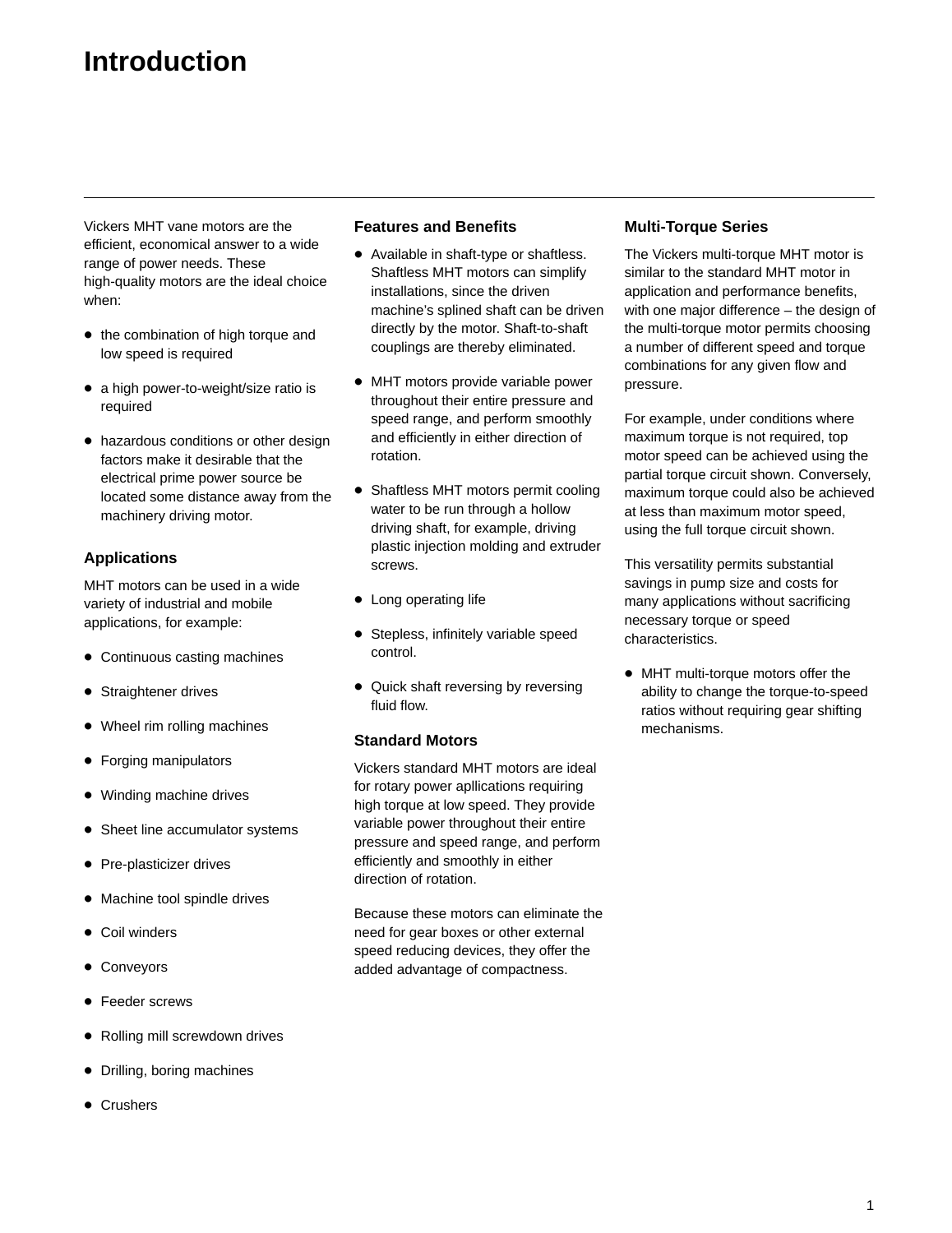## **Contents**

| <b>Installation Dimensions - Single Torque Models</b> |  |
|-------------------------------------------------------|--|
|                                                       |  |
|                                                       |  |
|                                                       |  |
|                                                       |  |
|                                                       |  |
|                                                       |  |
|                                                       |  |
|                                                       |  |
| <b>Installation Dimensions - Multi-Torque Models</b>  |  |
|                                                       |  |
|                                                       |  |
|                                                       |  |
|                                                       |  |
|                                                       |  |
|                                                       |  |
|                                                       |  |
|                                                       |  |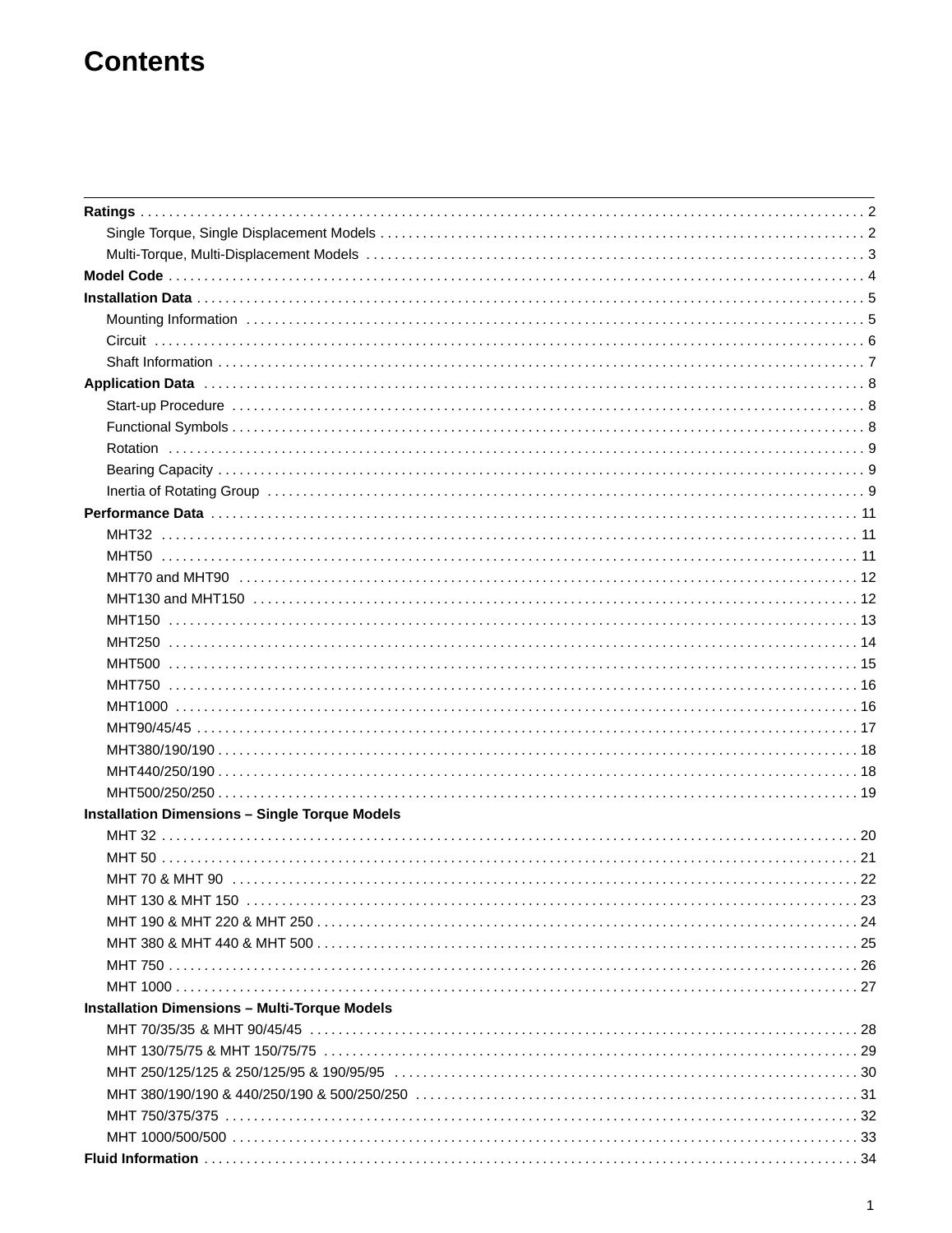# <span id="page-4-0"></span>**Ratings**

| Model &                                                   | <b>Theoretical</b>                             | <b>MaximumPressure</b> |                | <b>Maximum Speed (rpm)</b>                              | <b>Weight (approximate)</b> |                   |
|-----------------------------------------------------------|------------------------------------------------|------------------------|----------------|---------------------------------------------------------|-----------------------------|-------------------|
| <b>Theoretical</b>                                        | <b>Displacement</b>                            | bar (psi)              |                | @                                                       |                             |                   |
| <b>Output Torque</b><br>Nm/6,9 ∆bar<br>(lb. ft./100 ∆psi) | cc <sup>3</sup> /rev<br>(in <sup>3</sup> /rev) | Rated                  | <b>Stalled</b> | 138 ∆bar (2000 ∆psi)<br>and $@$<br>207 ∆bar (3000 ∆psi) | <b>Shaftless</b>            | <b>With Shaft</b> |
| <b>MHT32</b>                                              | 393                                            | 207                    | 276            | 400                                                     | 48                          | 54                |
| 43 (32)                                                   | (24)                                           | (3000)                 | (4000)         | 275                                                     | (105)                       | (120)             |
| MHT50                                                     | 622,7                                          | 276                    | 276            | 350                                                     | 82                          | 91                |
| 68 (50)                                                   | (38)                                           | (4000)                 | (4000)         | 200                                                     | (180)                       | (200)             |
| MHT70                                                     | 865                                            | 207                    | 276            | 300                                                     | 95                          | 109               |
| 95 (70)                                                   | (52.8)                                         | (3000)                 | (4000)         | 150                                                     | (210)                       | (240)             |
| <b>MHT90</b>                                              | 1113                                           | 207                    | 276            | 300                                                     | 95                          | 109               |
| 122 (90)                                                  | (67.9)                                         | (3000)                 | (4000)         | 150                                                     | (210)                       | (240)             |
| <b>MHT130</b>                                             | 1606                                           | 207                    | 276            | 250                                                     | 142                         | 162               |
| 176 (130)                                                 | (98)                                           | (3000)                 | (4000)         | 150                                                     | (312)                       | (358)             |
| <b>MHT150</b>                                             | 1852                                           | 207                    | 276            | 250                                                     | 142                         | 162               |
| 203 (150)                                                 | (113)                                          | (3000)                 | (4000)         | 150                                                     | (312)                       | (358)             |
| <b>MHT190</b>                                             | 2360                                           | 138                    | 189,7          | 150                                                     | 200                         | 236               |
| 258 (190)                                                 | (144)                                          | (2000)                 | (2750)         |                                                         | (440)                       | (520)             |
| <b>MHT220</b>                                             | 2720                                           | 138                    | 189,7          | 150                                                     | 200                         | 236               |
| 298 (220)                                                 | (166)                                          | (2000)                 | (2750)         |                                                         | (440)                       | (520)             |
| <b>MHT250</b>                                             | 3081                                           | 138                    | 189,7          | 150                                                     | 200                         | 236               |
| 339 (250)                                                 | (188)                                          | (2000)                 | (2750)         |                                                         | (440)                       | (520)             |
| <b>MHT380</b>                                             | 4719                                           | 138                    | 189,7          | 150                                                     | 281                         | 327               |
| 515 (380)                                                 | (288)                                          | (2000)                 | (2750)         |                                                         | (620)                       | (720)             |
| <b>MHT440</b>                                             | 5440                                           | 138                    | 189,7          | 150                                                     | 281                         | 327               |
| 597 (440)                                                 | (332)                                          | (2000)                 | (2750)         |                                                         | (620)                       | (720)             |
| <b>MHT500</b>                                             | 6194                                           | 138                    | 189,7          | 150                                                     | 281                         | 327               |
| 678 (500)                                                 | (378)                                          | (2000)                 | (2750)         |                                                         | (620)                       | (720)             |
| <b>MHT750</b>                                             | 9259                                           | 138                    | 189,7          | 100                                                     | 356                         | 408               |
| 1017 (750)                                                | (575)                                          | (2000)                 | (2750)         |                                                         | (784)                       | (900)             |
| <b>MHT1000</b>                                            | 12356                                          | 138                    | 189,7          | 100                                                     | 436                         | 508               |
| 1356 (1000)                                               | (754)                                          | (2000)                 | (2750)         |                                                         | (962)                       | (1120)            |
| Case port pressure is 0-1.7 bar (0-25 psi) for all models |                                                |                        |                |                                                         |                             |                   |

### **Ratings – Single Torque, Single Displacement Models**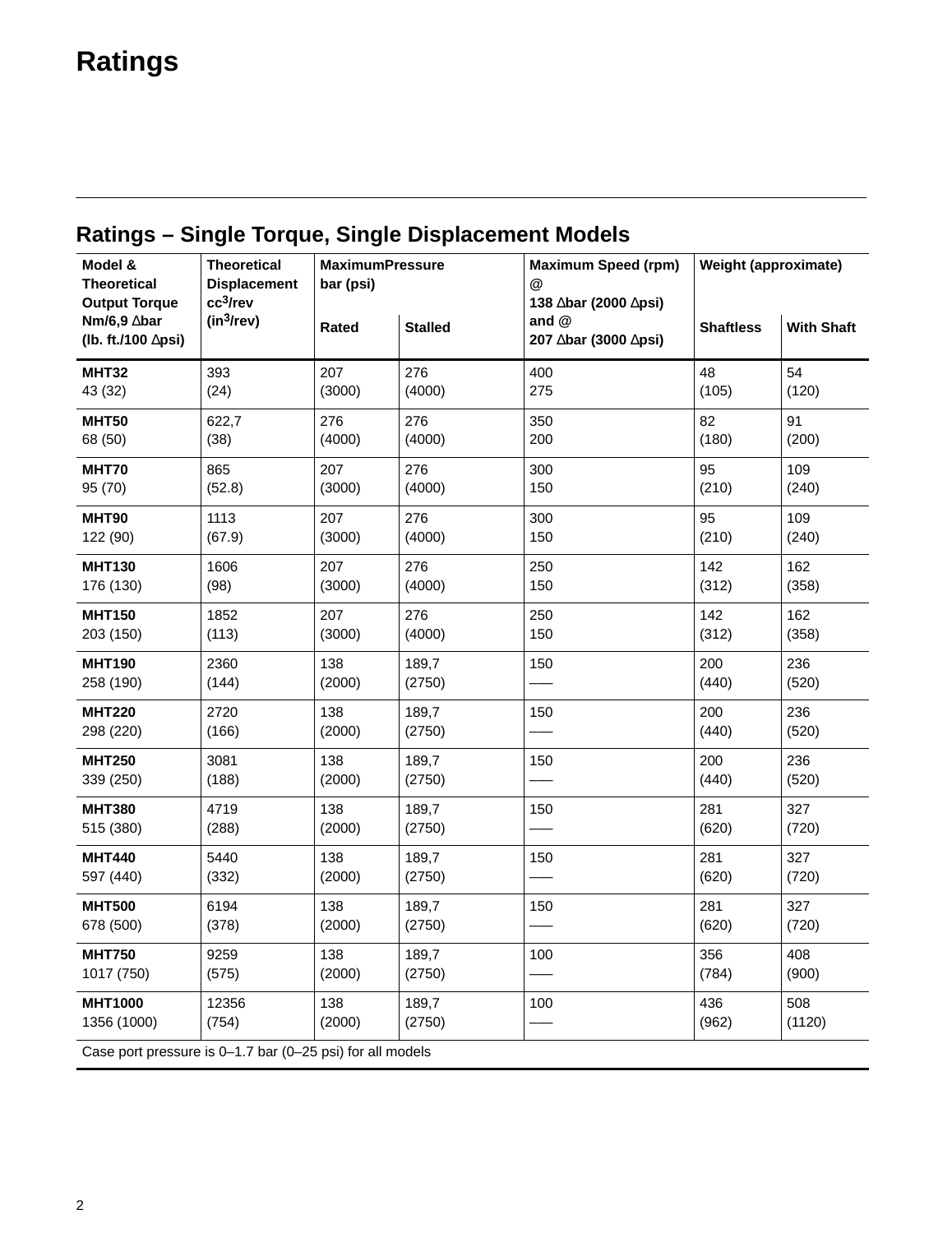| Model &<br><b>Theoretical</b><br><b>Output Torque</b> | <b>Theoretical Displacement</b><br>cc <sup>3</sup> /rev<br>$(in^3$ /rev) | <b>MaximumPressure</b><br>bar (psi) |                | <b>Maximum Speed</b><br>$(rpm)$ $@$<br>138 ∆bar (2000 ∆psi) | <b>Weight (approximate)</b> |                   |
|-------------------------------------------------------|--------------------------------------------------------------------------|-------------------------------------|----------------|-------------------------------------------------------------|-----------------------------|-------------------|
| Nm/6,9 ∆bar<br>(lb. ft./100 $\triangle$ psi)          |                                                                          | Rated                               | <b>Stalled</b> | and $@$<br>207 ∆bar (3000 ∆psi)                             | <b>Shaftless</b>            | <b>With Shaft</b> |
| MHT-70/35/35<br>95/48/48<br>(70/35/35)                | 865,4 & 432,7<br>(52.8 & 26.4)                                           | 207<br>(3000)                       | 276<br>(4000)  | 300<br>150                                                  | 95<br>(210)                 | 109<br>(240)      |
| MHT-90/45/45<br>122/61/61<br>(90/45/45)               | 1112,9 & 556,4<br>(67.9 & 33.9)                                          | 207<br>(3000)                       | 276<br>(4000)  | 300<br>150                                                  | 95<br>(210)                 | 109<br>(240)      |
| MHT-130/75/55<br>176/102/75<br>(130/75/55)            | 1605 & 1128<br>(98, 56, 5 & 41.5)                                        | 207<br>(3000)                       | 276<br>(4000)  | 250<br>150                                                  | 142<br>(312)                | 162<br>(358)      |
| MHT-150/75/75<br>203/102/102<br>(150/75/75)           | 1850,7 & 925,4<br>(113 & 56.5)                                           | 207<br>(3000)                       | 276<br>(4000)  | 250<br>150                                                  | 142<br>(312)                | 162<br>(358)      |
| MHT-190/95/95<br>258/129/129<br>(190/95/95)           | 1179,2 & 2358,5<br>(72 & 144)                                            | 138<br>(2000)                       | 190<br>(2750)  | 200                                                         | 204<br>(450)                | 240<br>(530)      |
| MHT-220/125/95<br>298/170/129<br>(220/125/95)         | 2718,7 & 1539,5 & 1179,2<br>(166 & 94 & 72)                              | 138<br>(2000)                       | 190<br>(2750)  | 200                                                         | 204<br>(450)                | 240<br>(530)      |
| MHT-250/125/125<br>339/170/170<br>(250/125/125)       | 3079,1 & 1539,5<br>(188 & 94)                                            | 138<br>(2000)                       | 190<br>(2750)  | 200                                                         | 204<br>(450)                | 240<br>(530)      |
| MHT-380/190/190<br>515/258/258<br>(380/190/190)       | 4716,9 & 2358, 5<br>(287 & 143,5)                                        | 138<br>(2000)                       | 190<br>(2750)  | 200                                                         | 286<br>(630)                | 311<br>(730)      |
| MHT-440/250/190<br>1056/339/258<br>(440/250/190)      | 5437,5 & 3079,1 & 2358,5<br>(332 & 188.5 & 145.5)                        | 138<br>(2000)                       | 190<br>(2750)  | 200                                                         | 286<br>(630)                | 311<br>(730)      |
| MHT-500/250/250<br>678/339/339<br>(500/250/250)       | 6158,2 & 3079,1<br>(376 & 188)                                           | 138<br>(2000)                       | 190<br>(2750)  | 150                                                         | 286<br>(630)                | 311<br>(730)      |
| MHT-750/375/375<br>1017/508/508<br>(750/375/375)      | 9253,6 & 4635<br>(565 & 283)                                             | 138<br>(2000)                       | 190<br>(2750)  | 100                                                         | 360<br>(794)                | 412<br>(910)      |
| MHT-1000/500/500<br>1356/678/678<br>(1000/500/500)    | 12356 & 6178<br>(754 & 377)                                              | 138<br>(2000)                       | 190<br>(2750)  | 100                                                         | 440<br>(972)                | 512<br>(1130)     |

## <span id="page-5-0"></span>**Ratings – Multi-Torque, Multi-Displacement Models**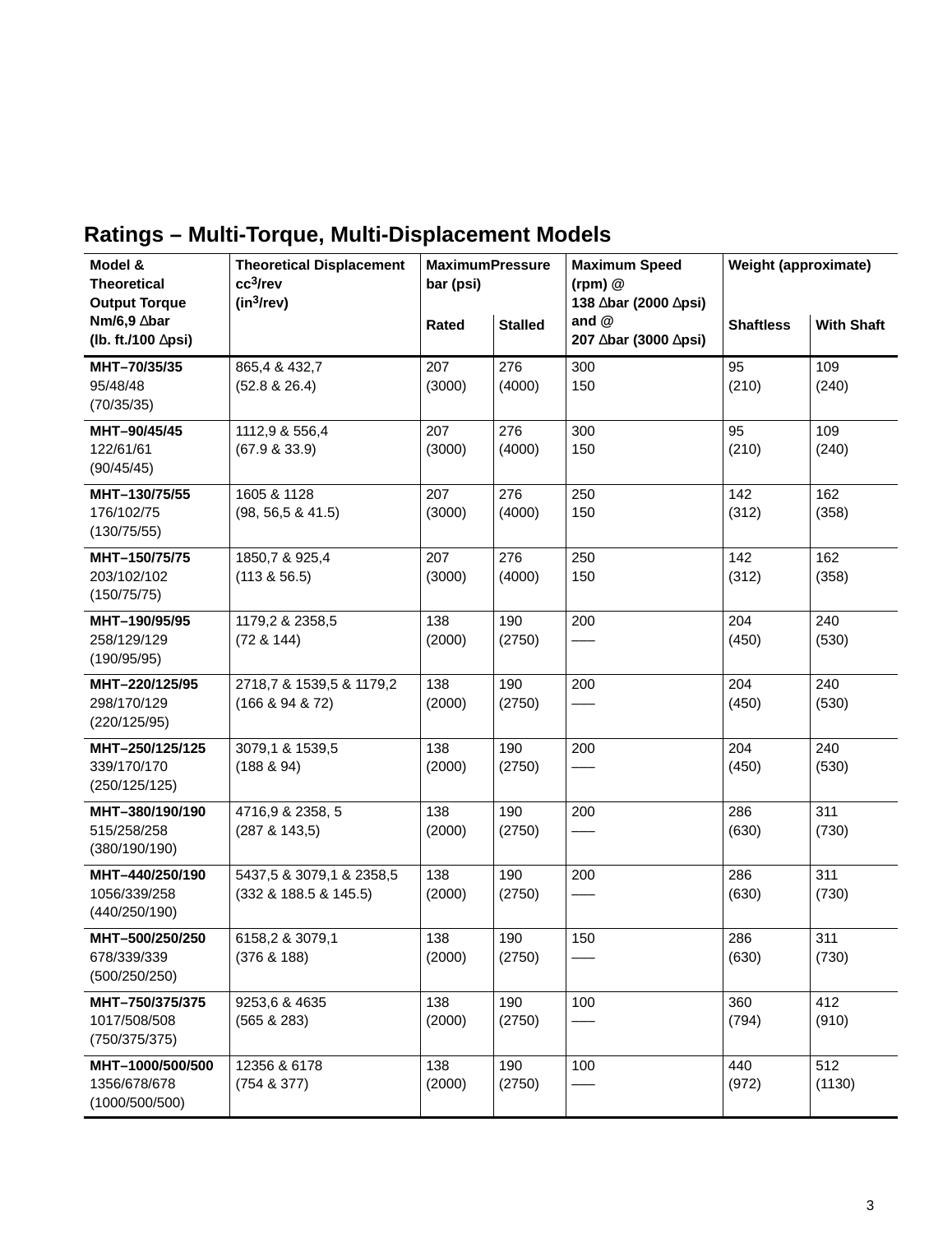## <span id="page-6-0"></span>**Model Code**

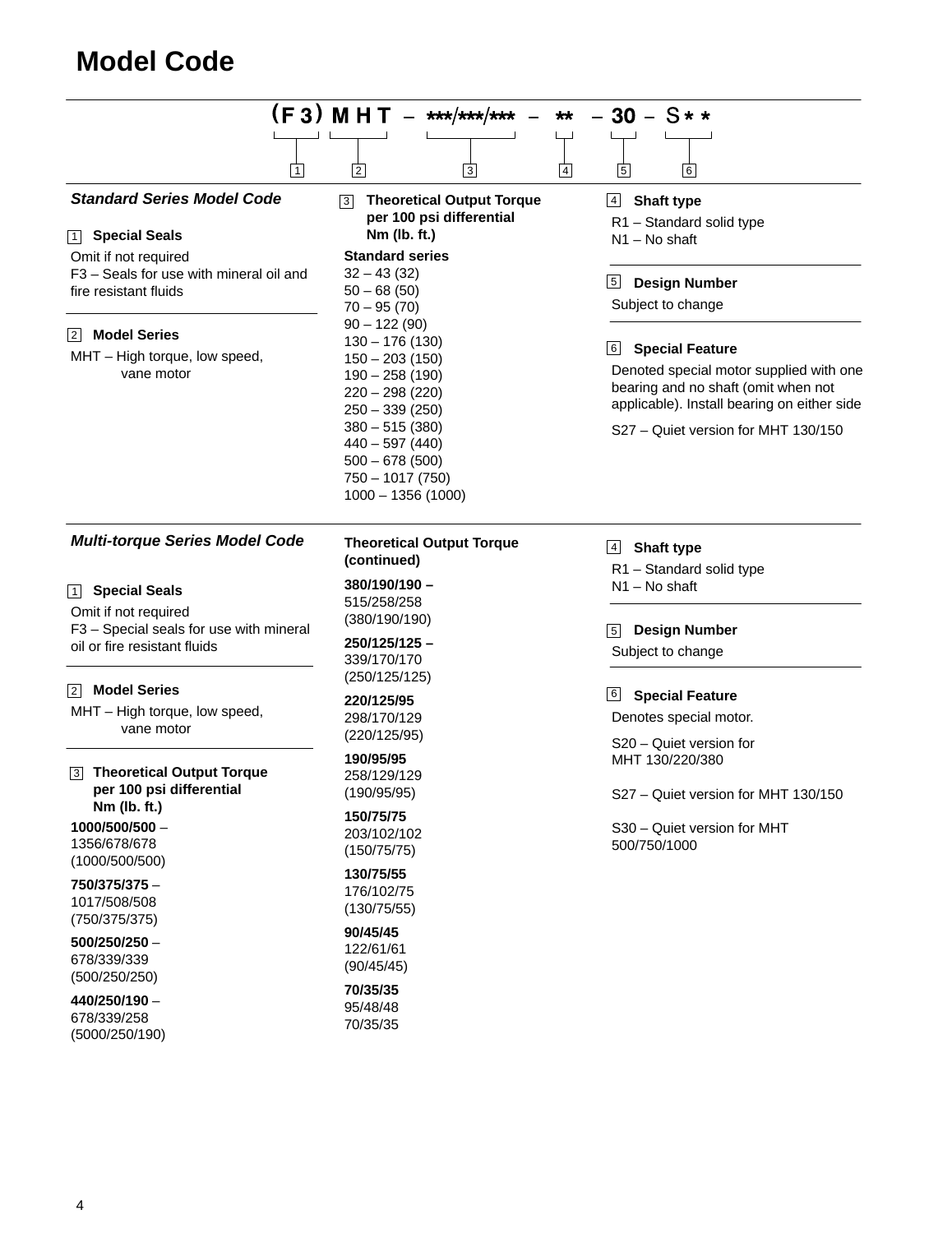### <span id="page-7-0"></span>**Mounting Information**

This information points out areas of the motor where specific information is referenced. Refer to the respective "Installation Dimensions."

• The motor housing will accept no axial loading except at the followin diameter bolt circles.

**mm (inch)**

266,7 (10.50)

298,5 (11.75)

342,9 (13.50)

**MHT Model Bolt circle**

32 203,2 (8.00) 50 250,8 (9.875)

70 90 70/35/35 90/45/45

130 150 130/75/75 150/75/75

190 220 250 380 440 500 750 1000 190/95/95 220/125/95 250/125/125 380/190/190 440/250/190 500/250/250 750/375/375 690/375/315 1000/500/500 **If the application requires the** mounting face to be sealed, an area has been provided for use with the following O-rings:

| <b>MHT</b><br><b>Model</b><br>32                                                                                                                                      | <b>Vickers</b><br>part<br>number<br>154112 | I.D. O-ring<br>mm<br>(inch)<br>158,34 | required. Torque as shown in the<br>following table:<br>Thru studs are not included. -S13<br>threads drilled from shaft end body;<br>-S18 from head end body.              |                                |
|-----------------------------------------------------------------------------------------------------------------------------------------------------------------------|--------------------------------------------|---------------------------------------|----------------------------------------------------------------------------------------------------------------------------------------------------------------------------|--------------------------------|
| 50                                                                                                                                                                    | 192412                                     | (6.234)<br>196,9<br>(7.75)            | <b>MHT</b><br><b>Model</b>                                                                                                                                                 | Torque Nm (lb. ft.)            |
| 70<br>90                                                                                                                                                              |                                            | 215,9                                 | 32                                                                                                                                                                         | $122 \pm 6$<br>$(90 \pm 5)$    |
| 70/35/35<br>90/45/45                                                                                                                                                  | 154120                                     | (8.50)                                | 50<br>70                                                                                                                                                                   |                                |
| 130<br>150<br>130/75/75<br>150/75/75                                                                                                                                  | 199829                                     | 234,95<br>(9.25)                      | 90<br>70/35/35<br>90/45/45                                                                                                                                                 | $169 \pm 6$<br>$(125 \pm 5)$   |
| 190<br>220<br>250                                                                                                                                                     |                                            |                                       | 130<br>150<br>130/75/75<br>150/75/75                                                                                                                                       |                                |
| 380<br>440<br>500<br>750<br>1000<br>190/95/95<br>220/125/95<br>250/125/125<br>380/190/190<br>440/250/190<br>500/250/250<br>750/375/375<br>690/375/315<br>1000/500/500 | 199838                                     | 279,4<br>(11.00)                      | 190<br>220<br>250<br>380<br>440<br>500<br>750<br>1000<br>190/95/95<br>220/125/95<br>250/125/125<br>380/190/190<br>440/250/190<br>500/250/250<br>750/375/375<br>690/375/315 | $203 \pm 20$<br>$(150 \pm 15)$ |

• Motors may be supplied with the threads drilled out of the mounting surface body for through mounting with standard studs or screws, if

- Mounting surface must be flat within 0.025 (0.001 in.) and perpendicular to the axis within 0.025 (0.001) TIR.
- The splined rotor will not accept any shaft translation, (sliding axially through spline).
- If the shaft must absorb axial forces, preloading will be required to prevent any translation. Consult your Vickers representative.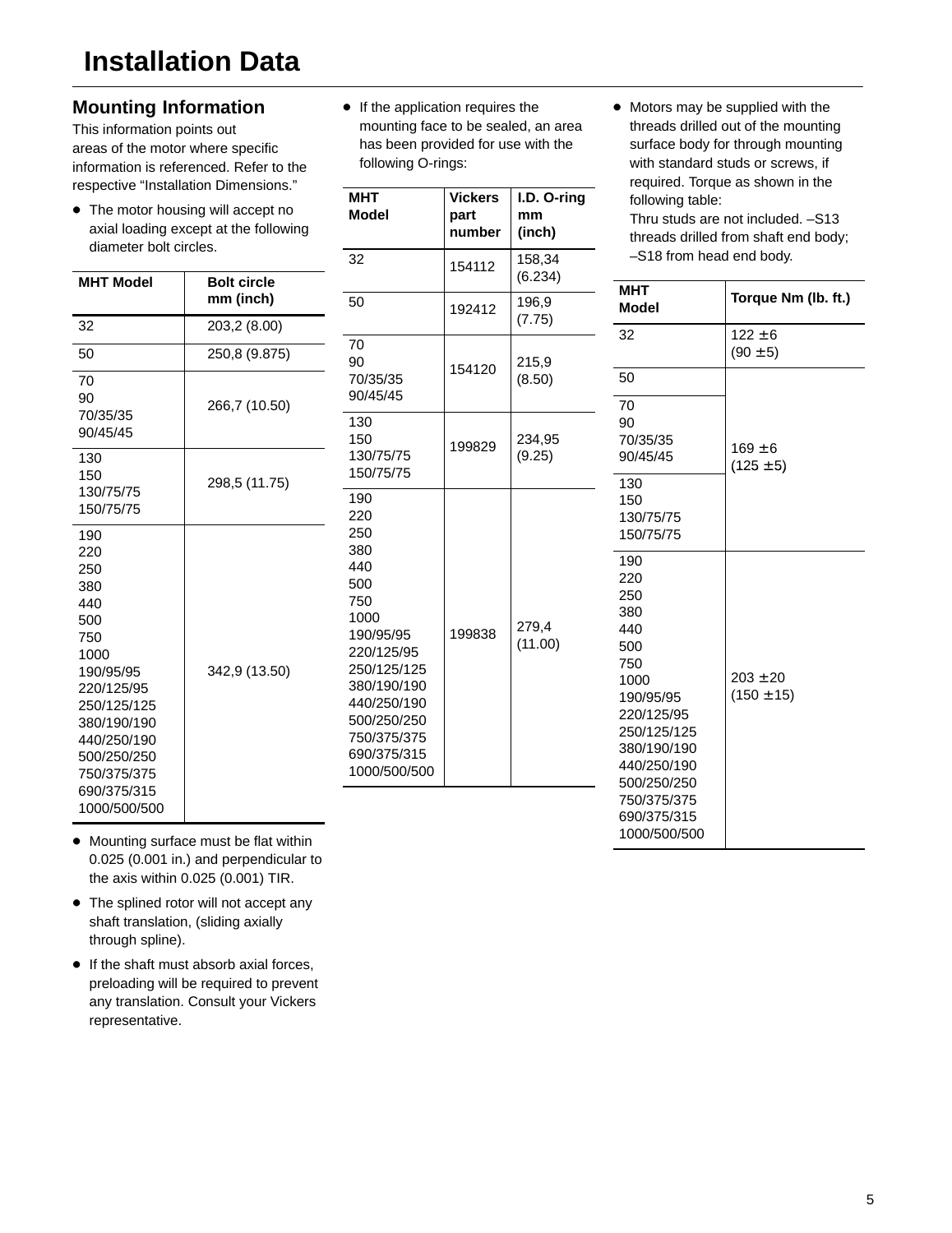| MHT<br>model                                                                                                                                                                               | <b>Maximum</b><br>length<br>into<br>motor<br>mm<br>(inch) | Torque<br><b>Nm</b><br>(lb. ft.) |
|--------------------------------------------------------------------------------------------------------------------------------------------------------------------------------------------|-----------------------------------------------------------|----------------------------------|
| 32                                                                                                                                                                                         | 44,45<br>(1.75)                                           | $81 - 95$<br>$(60 - 70)$         |
| 50                                                                                                                                                                                         | 44,45<br>(1.75)                                           | $81 - 95.$<br>$(60 - 70)$        |
| 70<br>90<br>70/35/35<br>90/45/45                                                                                                                                                           | 31,75<br>(1.25)                                           | $81 - 95$<br>$(60 - 70)$         |
| 70<br>90                                                                                                                                                                                   | 44,45<br>(1.75)                                           | $81 - 95$ .<br>$(60 - 70)$       |
| 130<br>150<br>130/75/75<br>150/75/75                                                                                                                                                       | 38,1<br>(1.50)                                            | $81 - 95$<br>$(60 - 70)$         |
| 190<br>220<br>250<br>380<br>440<br>500<br>750<br>1000<br>190/95/95<br>220/125/95<br>250/125/125<br>380/190/190<br>440/250/190<br>500/250/250<br>750/375/375<br>690/375/315<br>1000/500/500 | 38,1<br>(1.50)                                            | $81 - 95.$<br>$(60 - 70)$        |

<span id="page-8-0"></span>• Conventional mounting is with six bolts through back of mounting plate, maximum length into motor and torque. Refer to the following table:

Suggested shaft seal size is according to the following table:

| МНТ<br>model                                                                                                                                                                               | <b>Shaft seal size</b><br>mm (inch) |
|--------------------------------------------------------------------------------------------------------------------------------------------------------------------------------------------|-------------------------------------|
| 50                                                                                                                                                                                         | 64,26 (2.53)                        |
| 70/35/35<br>90/45/45                                                                                                                                                                       | 69,85 (2.75)                        |
| 130<br>150<br>130/75/75<br>150/75/75                                                                                                                                                       | 79,5 (3.13)                         |
| 190<br>220<br>250<br>380<br>440<br>500<br>750<br>1000<br>190/95/95<br>220/125/95<br>250/125/125<br>380/190/190<br>440/250/190<br>500/250/250<br>750/375/375<br>690/375/315<br>1000/500/500 | 104,78 (4.125)                      |

### **Circuit**

• Circuit design should protect the motor from pressure surges and cavitation.

**CAUTION: CASE FLOW SHOULD BE UNRESTRICTED AND CHECKED TO ENSURE 1,89 lpm (0.05 USgpm) MINIMUM.**

Case flow may be increased by applying back pressure to the motor return port. Operating the motor at a minimum pressure of 35 bar (500 psi) applied at the inlet port will provide the required case flow.

Thermal shocks in excess of  $10^{\circ}$  C (50°F) are not recommended. When the motor is cold or the oil is hot, start and stop motor until temperatures are equal.

Intermittent (15 minutes or less) unloaded running is permitted after a proper start and warm-up to 400 rpm, provided the minimum case flow is minimum case flow is maintained.

- Motor mounting orientation is unrestricted as to port location and mounting face. The shaft may protrude from either body.
- Pilot must be a non-binding slip fit and must not exceed 5,84 mm (0.230) inch maximum into motor.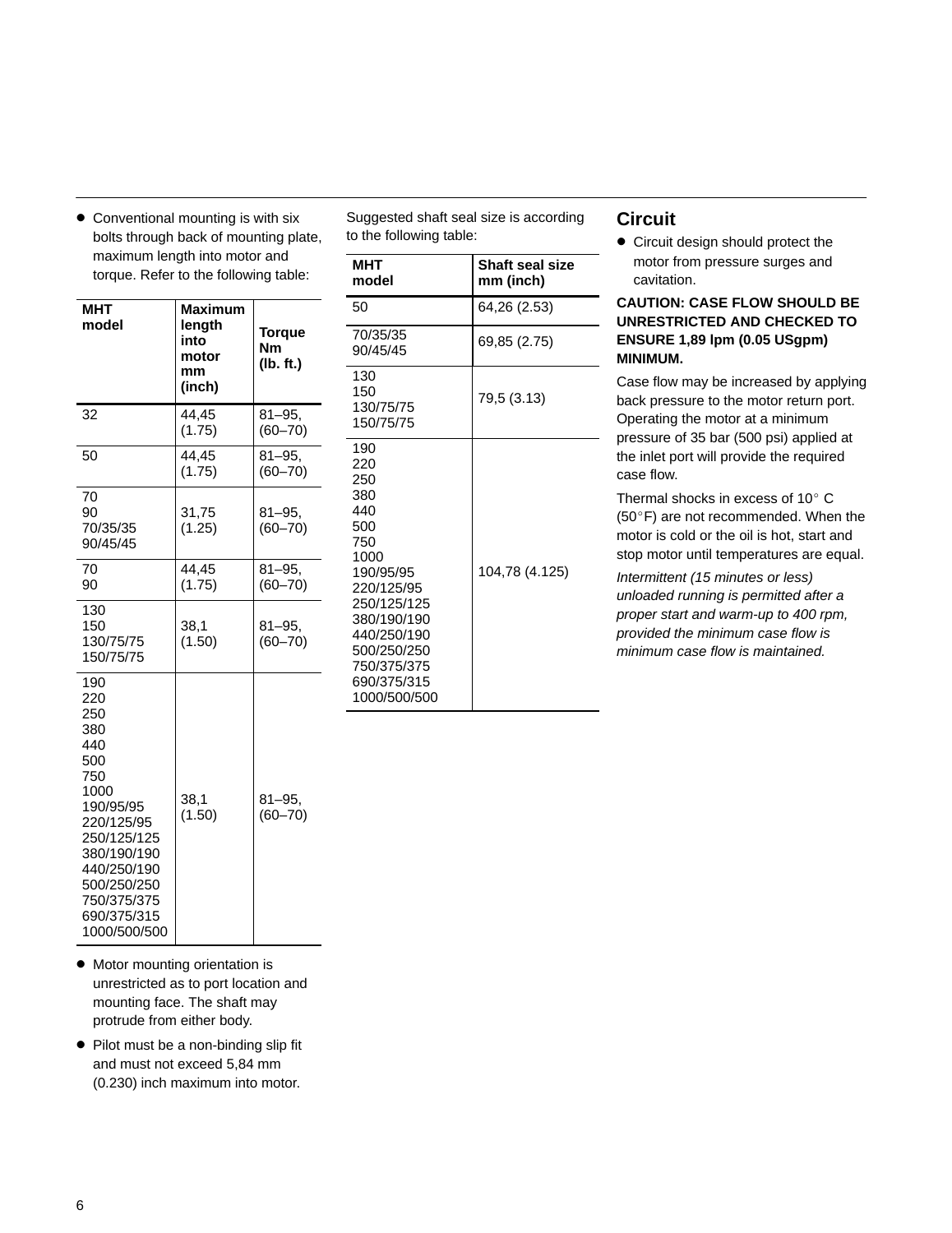### <span id="page-9-0"></span>**Shaft Information**

- Shaft spline must slip fit into rotor.
- When disassembling or installing a shaft, there must be no binding or axial force applied.
- Shaft design must provide spline grease retention. The spline is not lubricated by system fluid. Customer shaft needs no shaft seal surface for system fluid retention.
- With a shaftless assembly, the customer will provide its own bearings and center the rotor with .004 TIR concentricity to the pilot diameters.
- The shaft spline should be packed with fibrous wheel-bearing grease at six month intervals, or sooner if operation is at high temperature. A standard 1/8 NPT grease fitting may be installed (not supplied) at the end of the shaft for this purpose.

A cover may be made to seal off shaftless models. The cover has a provision for a 1/8 NPT grease fitting. Use with O-ring 154094 and snap ring 380104 or equivalent.

If the installation uses no bearings in the motor, spline grease retention may be obtained by using a shaft seal adapter mounted in the bearing bore with an O-ring and snap ring.

|  |  | <b>Shaft Spline Data</b> |
|--|--|--------------------------|
|  |  |                          |

millimeter (inch)

|                                           | <b>MHT 32</b>                                                                                       | <b>MHT 50</b>                                                                                  | MHT 70, 90                                                                                  | MHT 130,150                                                                                  | MHT 190, 220,<br>250                                                                         | MHT 380, 440,<br>500, 750, 1000                                                             |
|-------------------------------------------|-----------------------------------------------------------------------------------------------------|------------------------------------------------------------------------------------------------|---------------------------------------------------------------------------------------------|----------------------------------------------------------------------------------------------|----------------------------------------------------------------------------------------------|---------------------------------------------------------------------------------------------|
| Pitch Dia.                                | 69,85 (2.7500)                                                                                      | 76,20 (3.0000)                                                                                 | 82,55 (3.2500)                                                                              | 101,6 (4.0000)                                                                               | 121,92(4.8000)                                                                               | 121,92 (4.8000)                                                                             |
| <b>Base Dia</b>                           | 60,492 (2.3816)                                                                                     | 65,99 (2.5981)                                                                                 | 71,5 (2.8146)                                                                               | 87,99 (3.4641)                                                                               | 105,58 (4.1569)                                                                              | 105,58 (4.1569)                                                                             |
| No. of Teeth                              | 44                                                                                                  | 48                                                                                             | 39                                                                                          | 40                                                                                           | 48                                                                                           | 48                                                                                          |
| <b>Diametral Pitch</b>                    | 16/32                                                                                               | 16/32                                                                                          | 12/24                                                                                       | 10/20                                                                                        | 10/20                                                                                        | 10/20                                                                                       |
| Press. Angle                              | $30^\circ$                                                                                          | $30^\circ$                                                                                     | $30^{\circ}$                                                                                | $30^\circ$                                                                                   | $30^\circ$                                                                                   | $30^\circ$                                                                                  |
| Form Dia.                                 | 68,123 (2.6820)                                                                                     | 74,460 (2.9315)                                                                                | 80,27 (3.1602)                                                                              | 98,86 (3.8920)                                                                               | 119,13 (4.6904)                                                                              | 119,13 (4.6904)                                                                             |
| <b>Major Diameter</b>                     | 71,438/71,311<br>(2.8125/2.8075)                                                                    | 77,788/77,661<br>(3.0625/3.0575)                                                               | 84,66/84,54<br>(3.3333/3.3283)                                                              | 104,14/104,01<br>(4.1000/4.0950)                                                             | 124,46/124,33<br>(4.8950/4.9000)                                                             | 124,46/124,33<br>(4.8950/4.9000)                                                            |
| <b>Minor Diameter</b>                     | 66,675/66,396<br>(2.6250/2.6140)                                                                    | 73,035/72,746<br>(2.8750/2.8640)                                                               | 78,740/78,400<br>(3.1000/3.0870)                                                            | 97,028/96,647<br>(3.8200/3.8050)                                                             | 117,348/116,967<br>(4.6200/4.6050)                                                           | 117,348/116,967<br>(4.6200/4.6050)                                                          |
| <b>Fillet Radii</b>                       | 0,508(0.020)                                                                                        | 0,508(0.020)                                                                                   | 0.8636(0.034)                                                                               | 1,01(0.040)                                                                                  | 1,016 (0.040)                                                                                | 1,016 (0.040)                                                                               |
| <b>Circular Tooth</b><br><b>Thickness</b> | 2,3927 (.0942)<br>max. act. ref.                                                                    | 2,395 (0.0943)<br>max. act. ref.                                                               | 3,20 (0.1262)<br>max. act. ref.                                                             | 3,87 (0.1523)<br>max. act. ref.                                                              | 3,85 (0.1517)<br>max. act. ref.                                                              | 3,85 (0.1517)<br>max. act. ref.                                                             |
|                                           | 2.3571 (.0928)<br>min. act.<br>2,4384 (.0960)<br>max. eff. ref.<br>2,4028 (.0946)<br>min. eff. ref. | 2,360 (0.0929)<br>min. act.<br>2,443 (0.0962)<br>max. eff.<br>2.408 (0.0948)<br>min. eff. ref. | 3,16 (0.1247)<br>min. act.<br>3,25 (0.1282)<br>max. eff.<br>3,21 (0.1267)<br>min. eff. ref. | 3,83 (0.1508)<br>min. act.<br>3,92 (0.1544)<br>max. eff.<br>3,88 (0.1529)<br>min. eff. ref.  | 3,81 (0.1501)<br>min. act.<br>3,91 (0.1538)<br>max. eff.<br>3,87 (0.1522)<br>min. eff. ref.  | 3,81 (0.1501)<br>min. act.<br>3,91 (0.1538)<br>max. eff.<br>3,87 (0.1522)<br>min. eff. ref. |
| <b>Measurement</b><br>over pins           | 3,048 (.1200) dia.<br>pins:<br>74,4499 (2.9311)<br>max. ref.<br>74,3915(2.9288)<br>min. ref.        | 3,048 (.1200)<br>dia. pins:<br>80,808 (3.1814)<br>max. ref.<br>80,749 (3.1791)<br>min. ref.    | 4,060 (0.1600)<br>dia. pins:<br>88,63 (3.4895)<br>max. ref.<br>88,57 (3.4870)<br>min. ref.  | 4,876 (0.1920)<br>dia. pins:<br>109,02 (4.2921)<br>max. ref.<br>108,96 (4.2896)<br>min. ref. | 4,876 (0.1920)<br>dia. pins:<br>129,33 (5.0916)<br>max. ref.<br>129,26 (5.0890)<br>min. ref. | 4,876 (0.1920)<br>dia. pins<br>129,33 (5.0916)<br>max. ref.<br>129,26 (5.0890)<br>min. ref. |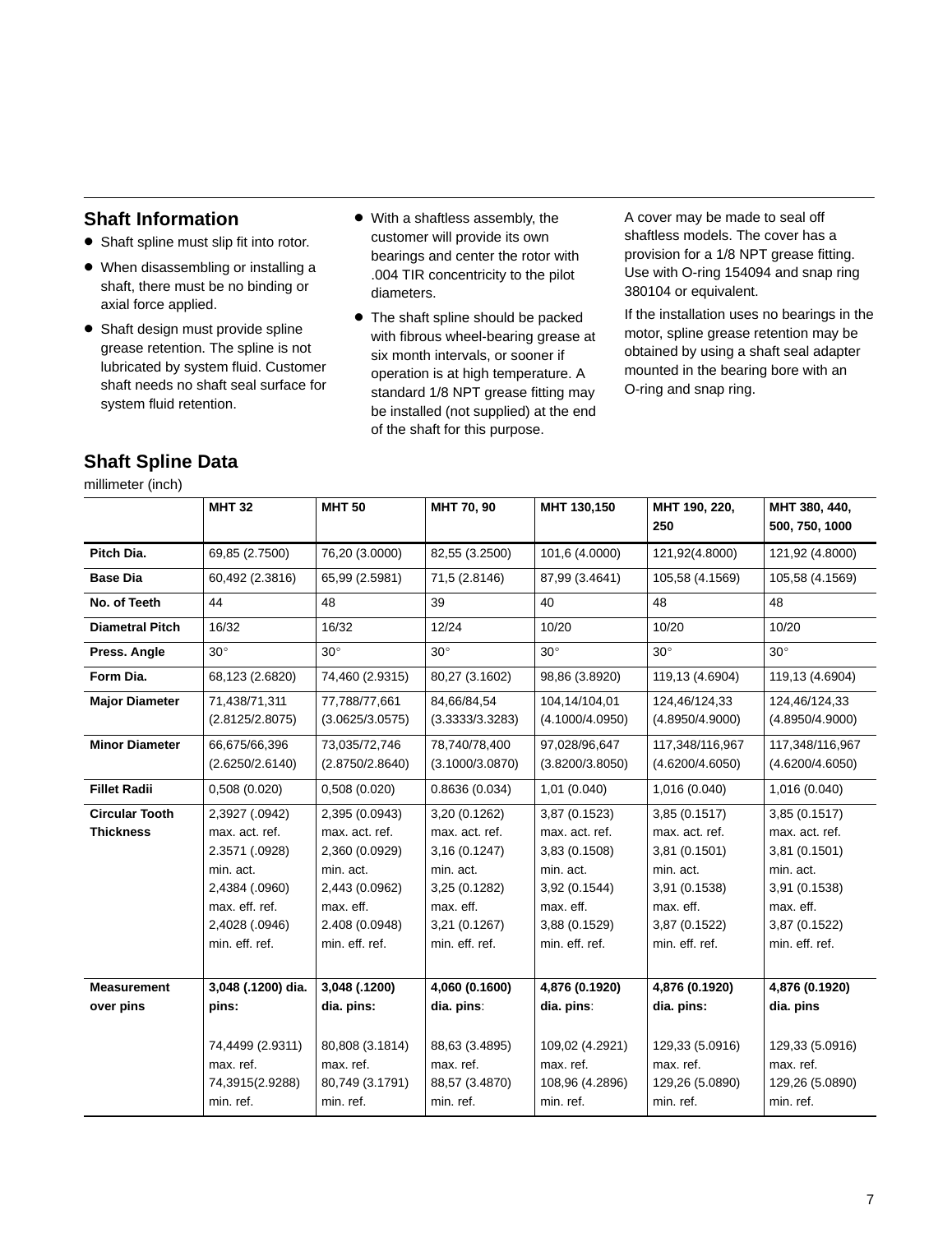## <span id="page-10-0"></span>**Application Data**

### **Start-Up Procedure**

**CAUTION: Failure to follow proper start-up procedures may damage the motor and system. Avoid dry shocks and thermal starts to prevent damage to the system or motor.**

When an MHT motor is initially started, caution should be taken to ensure complete internal lubrication.The following will help ensure proper internal lubrication at start-up.

- Fill the unit with oil.
- **Start split rise motors in full** displacement.
- Set the speed control at 10 rpm or less.
- Jog the motor.
- Check for and maintain case drain flow while operating motor.
- **Increase speed in low increments with** load 35–69 bar (500–1000 psi) preferred.
- Warm the hydraulic system and the motor simultaneously.

### **Functional Symbols**

**Standard Motor**



#### **Multi-torque motors**

**Motor Installation possibilities for full and partial displacement and both directions of rotation**

#### **One Rotation**





**Opposite Rotation**



**CAUTION: AVOID CIRCUITS WHERE ANY CONDITIONS COULD CAUSE INTENSIFIED PRESSURE. MULTI-DISPLACEMENT MOTORS CAN EXPERIENCED INTENSIFIED PRESSURES UNDER SOME CIRCUIT CONDITIONS SUCH THAT PRESSURES WILL EXCEED THE MOTOR, PIPING, OR VALVE RATING. SEE EXAMPLE BELOW.**

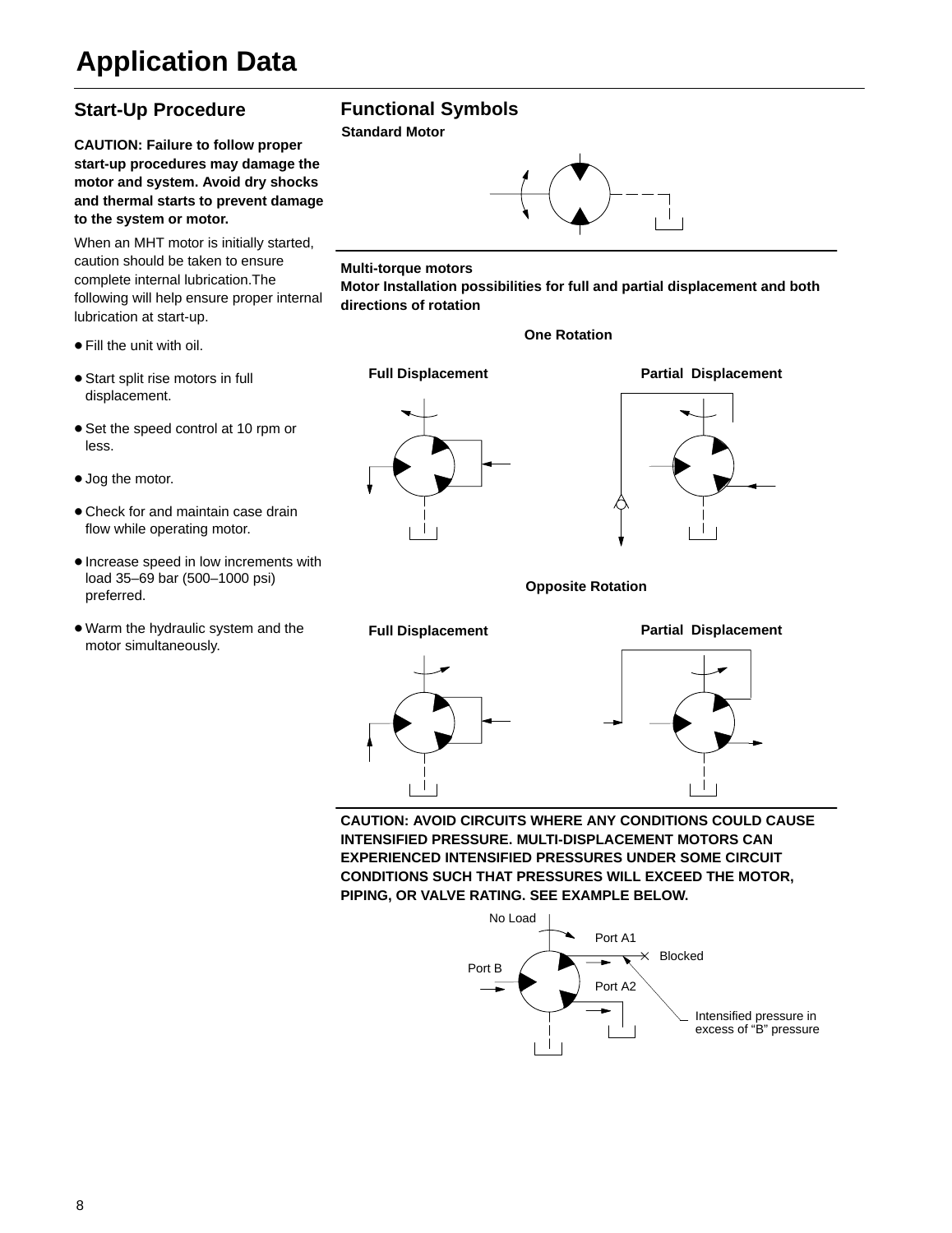### <span id="page-11-0"></span>**Rotation**

### **MHT–32**

Fluid to Port B gives clockwise rotation viewed from port A end, and fluid to port a gives counter-clockwise rotation.

#### **All others**

Fluid to Port A gives clockwise rotation, and fluid to port B gives counter-clockwise rotation.

### **Bearing Capacity**

| <b>Model</b>    | <b>Bearing Capacity</b><br>N (lbf) AFBMA 33 1/3 rpm<br>500 hours, B-10 life | <b>Bearing Capacity</b><br>N (lbf) @ 50 rpm<br>15000 hours average life |  |
|-----------------|-----------------------------------------------------------------------------|-------------------------------------------------------------------------|--|
| <b>MHT 32</b>   | 22552 (5070)                                                                | 10787 (2425)                                                            |  |
| <b>MHT 50</b>   | 23486 (5280)                                                                | 11231 (2525)                                                            |  |
| <b>MHT 70</b>   | 29180 (6560)                                                                | 13967 (3140)                                                            |  |
| <b>MHT 90</b>   |                                                                             | 17526 (3940)                                                            |  |
| <b>MHT 130</b>  | 36631 (8235)                                                                | 26689 (6000)                                                            |  |
| <b>MHT 150</b>  |                                                                             |                                                                         |  |
| <b>MHT 190</b>  |                                                                             |                                                                         |  |
| <b>MHT 220</b>  |                                                                             |                                                                         |  |
| <b>MHT 250</b>  |                                                                             |                                                                         |  |
| <b>MHT 380</b>  | 55691 (12520)                                                               |                                                                         |  |
| <b>MHT 440</b>  |                                                                             |                                                                         |  |
| <b>MHT 500</b>  |                                                                             |                                                                         |  |
| <b>MHT 750</b>  |                                                                             |                                                                         |  |
| <b>MHT 1000</b> |                                                                             |                                                                         |  |
|                 |                                                                             |                                                                         |  |

### **Inertia of Rotating Group (approximate)**

| Model         |                              | <b>Without Shaft</b>                         |                              | <b>With Shaft</b>                                                       |  |  |
|---------------|------------------------------|----------------------------------------------|------------------------------|-------------------------------------------------------------------------|--|--|
|               | $Nm2$ (lb.-in <sup>2</sup> ) | $Nm\text{-}sec^2$ (lb.-in-sec <sup>2</sup> ) | $Nm2$ (lb.-in <sup>2</sup> ) | $\vert$ kg-cm <sup>2</sup> -sec <sup>2</sup> (lb.-in-sec <sup>2</sup> ) |  |  |
| <b>MHT 32</b> | 5,7(50)                      | 1.47(13)                                     | 6,8(60)                      | 1,81(16)                                                                |  |  |
| <b>MHT 50</b> | 16,4 (145)                   | 4.29(38)                                     | 18,3 (162)                   | 4,75(42)                                                                |  |  |
| <b>MHT 70</b> | 29,6 (262)                   |                                              | 32,3 (286)                   |                                                                         |  |  |
| <b>MHT 90</b> |                              | 7.68(68)                                     |                              | 8,36(74)                                                                |  |  |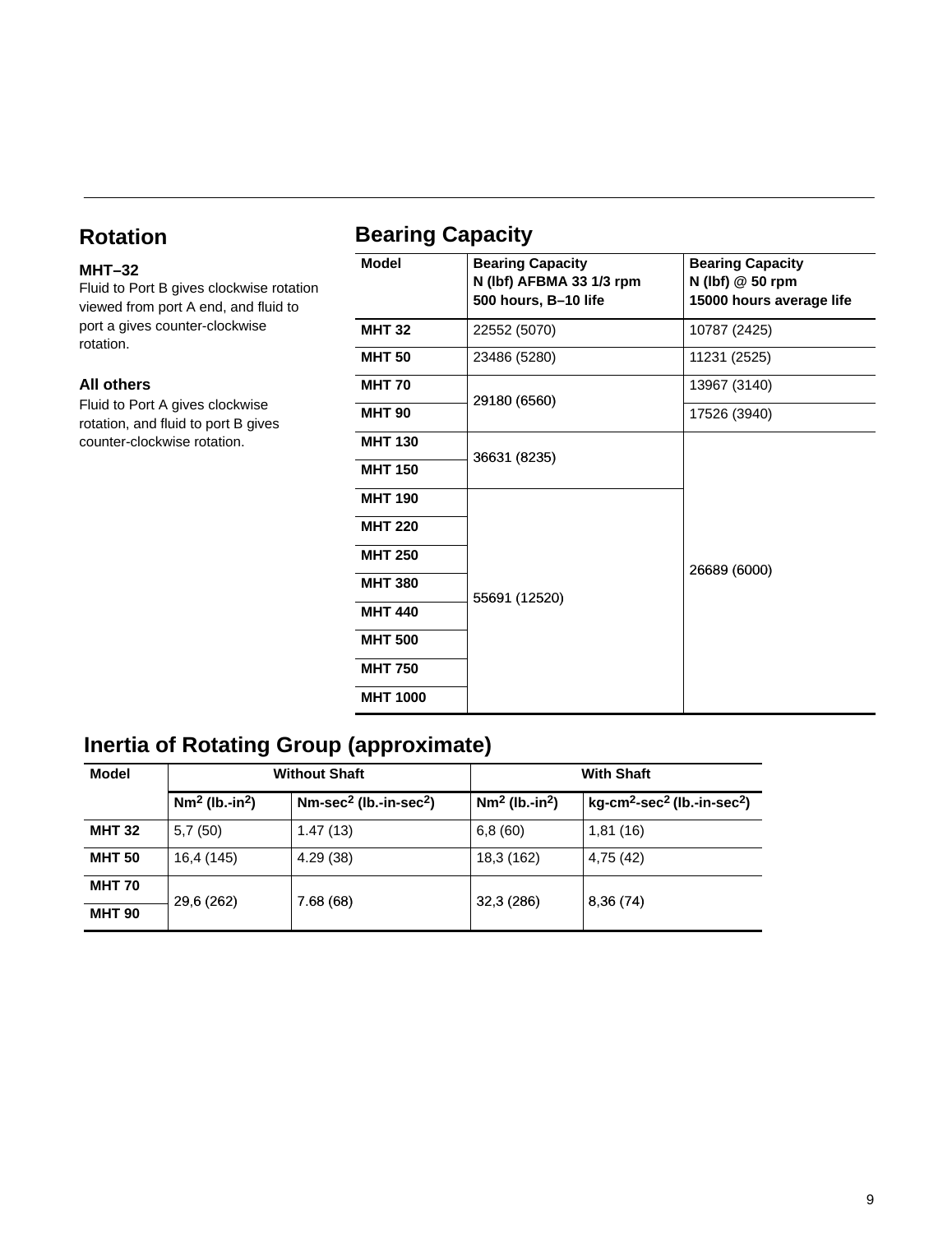| <b>MHT 130</b>  | 53,9 (477)   | 0,14(1.24)  | 32,3(548)    | 0,16(1.42)  |
|-----------------|--------------|-------------|--------------|-------------|
| <b>MHT 150</b>  |              |             |              |             |
| <b>MHT 190</b>  |              |             |              |             |
| <b>MHT 220</b>  | 106,2 (940)  | 0,28(2.43)  | 124,3 (1100) | 0,32(2.85)  |
| <b>MHT 250</b>  |              |             |              |             |
| <b>MHT 380</b>  |              |             |              |             |
| <b>MHT 440</b>  | 212,4 (1880) | 0,55(4.86)  | 239,2 (2117) | 0,62(5.47)  |
| <b>MHT 500</b>  |              |             |              |             |
| <b>MHT 750</b>  | 318,6 (2820) | 0,82(7.29)  | 352,2 (3117) | 0,91(8.06)  |
| <b>MHT 1000</b> | 424,8 (3760) | 1,10 (9.72) | 464,9 (4115) | 1,2 (10.65) |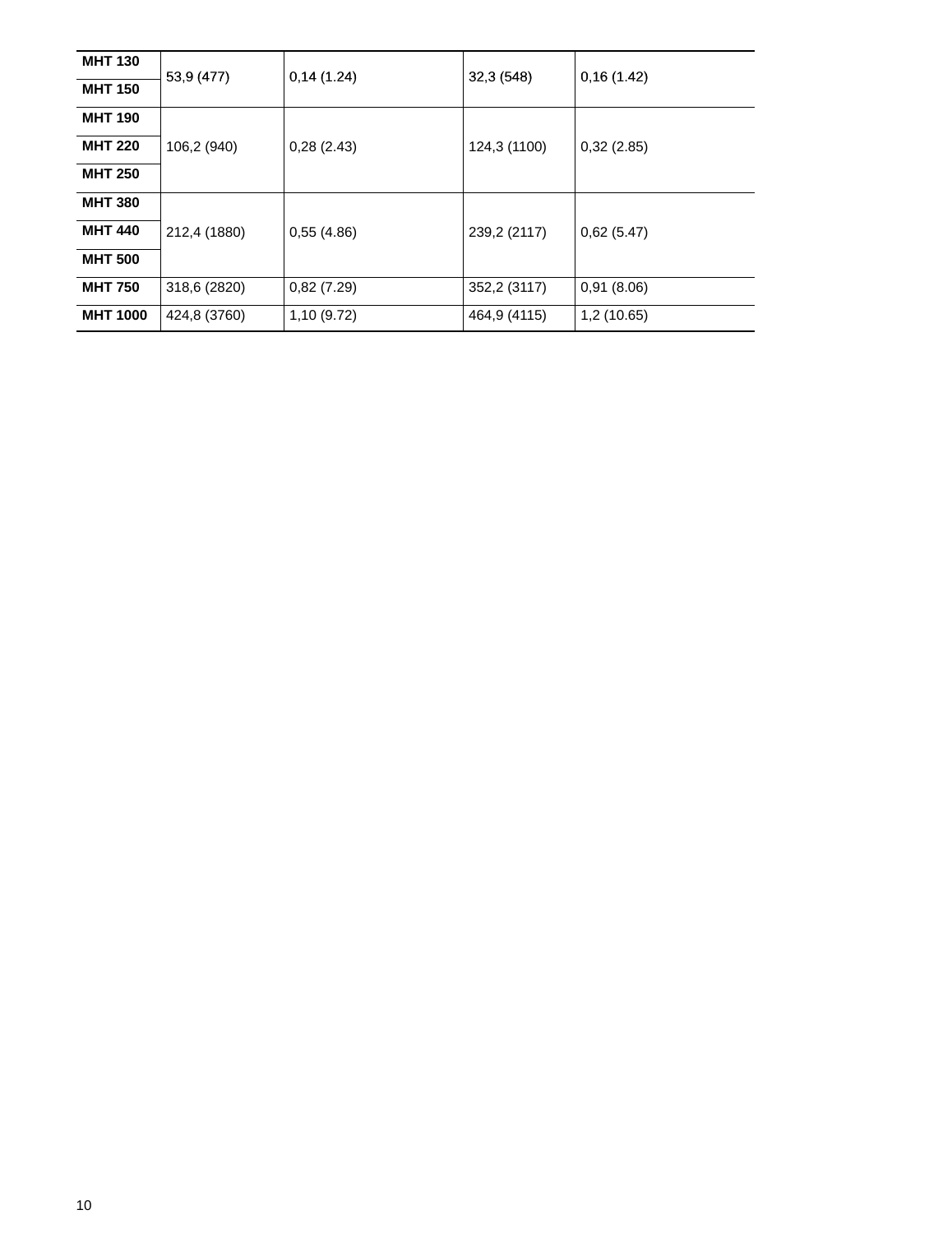## <span id="page-13-0"></span>**Performance Data**

**Typical performance in 10W oil at 49**-**C (120**-**F) and 137 bar (2000 psi)**





11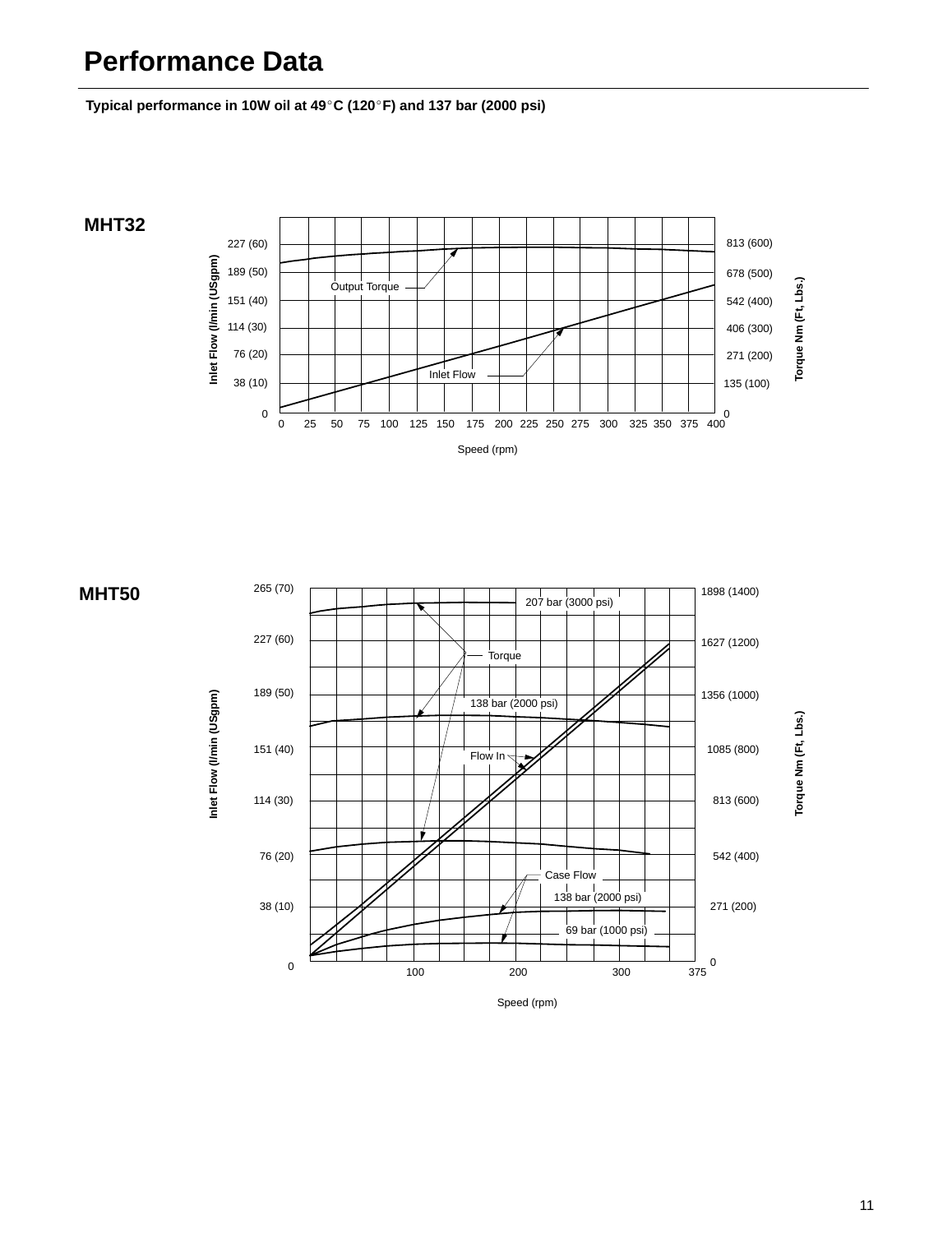

<span id="page-14-0"></span>**Typical performance in 10W oil at 49**-**C (120**-**F) and 137 bar (2000 psi)**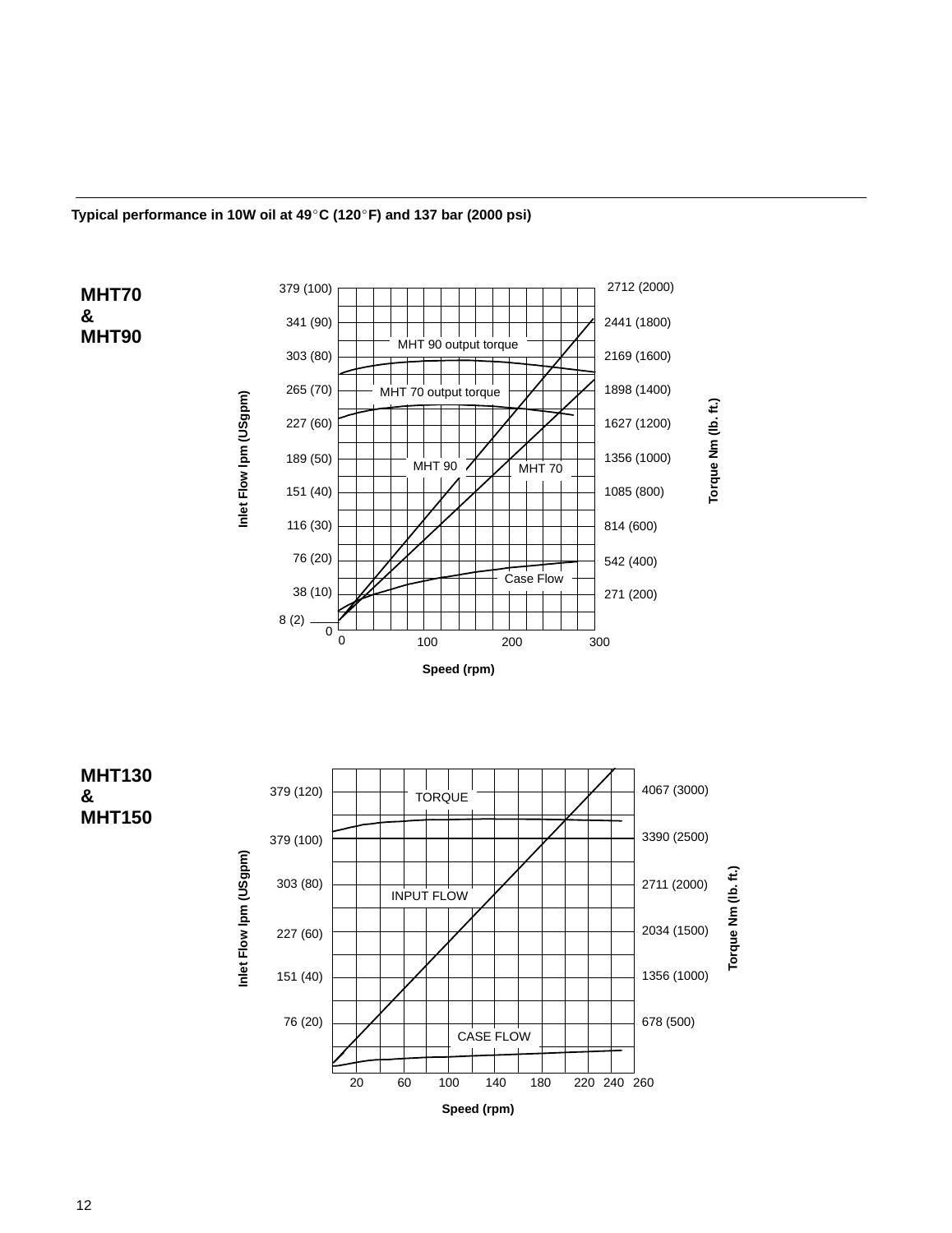#### <span id="page-15-0"></span>**Using Performance Curves**

The curves are typical for conventional MHT 150 motors. Factors are also provided for using the curves for multi-torque motors. Examples of both follow:

#### **Full Displacement (150 mode)**

Required: 130 rpm, 3796 Nm (2800 lb. ft.) torque using MHT 150–R1–30 motor and 180 SUS oil.

- 1. Determine the operating pressure: Draw coordinated from the 3796 (2800 lb. ft.) point on the left vertical axis to connect to the 130 rpm speed on the horizontal axis at point "A." The operating differential pressure is 145 bar (2100 psi). Be sure to work between the pressure lines.
- 2. Determine the input flow required: The point obtained from step one must be extended to the top of the curve by an imaginary new curve to obtain the 273 l/min (72 USgpm) flow.

#### **Partial Displacement (130, 75 or 55 mode)**

Required: 215 rpm, 1627 Nm (1200 lb. ft.) torque, using the reduced

displacement 75 mode of an MHT130/75/55 or MHT 150/75/75 motor with 180 SUS oil.

- 1. Determine the operating pressure: Since the 75 mode will produce only 0.49 of the torque of the 150 mode, the operating differential pressure must be based on 1200 divided by 0.49. The torque factor shown below for this mode, or 3322 Nm (2450 lb. ft.) torque. This "new" torque figure is used to find the operating differential pressure from the curves. Again, connect the torque and speed coordinates to locate point "B." The operating differential pressure based on 3322 Nm (2450 lb. ft.) torque and 215 rpm speed is 124 bar (1800 psi) to produce 1627 Nm (1200 lb.ft.) in this mode.
- 2. Determine the input flow required. Since the 75 mode displacement is 51% of the full displacement 150 mode, the input flow obtained from the curves for point "B" must be multiplied by .51 to obtain the input flow required. Extend an

imaginary curve to the top of the graph to read 427 l/min (113 USgpm). The actual flow required 113 x .51, or 220 l/min (58 USapm)

#### **Partial Displacement Factors**

For use with split-rise, multi-torque motors as described in example 2 above.

| Model<br>Mode | Flow<br>Factor | Torque<br>Factor |
|---------------|----------------|------------------|
| 150           | 1.00           | 1.00             |
| 130           | .86            | .86              |
| 75            | .51            | .49              |
| 55            | .37            | .36              |

Drain flow at 138 bar (2000 psi) may be as much as 8 l/min (2 USgpm) on some motors

NOTE: Due to manufacturing and viscosity variations, flow and torque values may vary from the typical data shown.



Typical performance in 180 SSU fluid @ 138 bar (2000) ∆ psi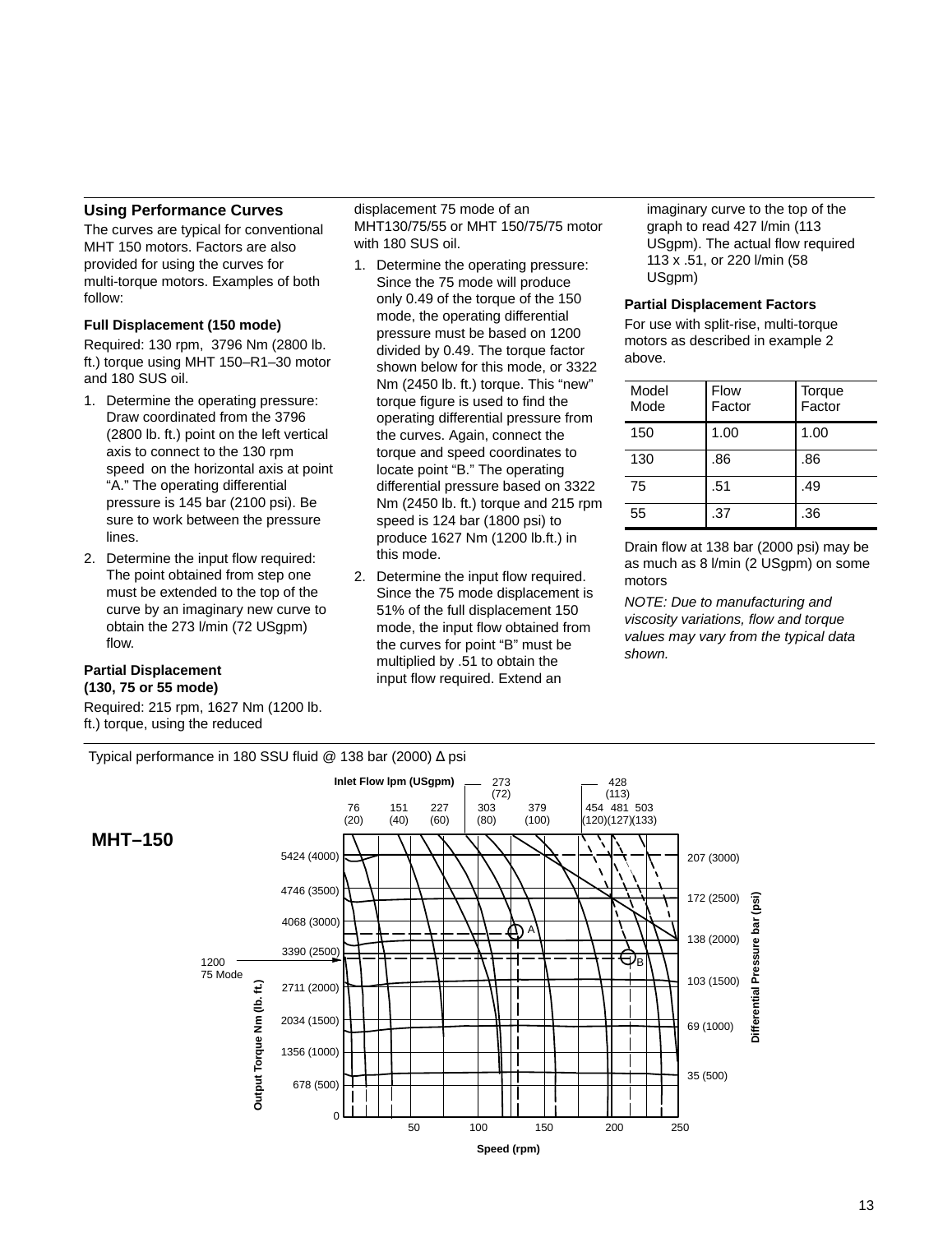#### <span id="page-16-0"></span>**Using Performance Curves**

The curves are typical for conventional MHT 250 motors. Factors are provided for using the curves for multi-torque motors. Examples of both follow:

#### **Full displacement (250 mode)**

Required: 110 rpm, 5085 Nm (3750 lb. ft.) torque using MHT 250–R1–30 motor and 180 SUS oil

- 1. Determine the operating pressure: Draw coordinated from the 5085 (3750 lb. ft.) point on the left vertical axis to connect to the 110 rpm speed on the horizontal axis at point "A." The operating differential pressure is 110 bar (1600 psi). Be sure to work between the pressure lines.
- 2. Determine the input flow required: The point obtained from step one must be extended to the top of the curve by an imaginary new curve to obtain the 356 l/min (94 USgpm) flow.

#### **Partial Displacement (220, 190 or 125 modes)**

**MHT–250**

Required: 160 rpm, 2373 Nm (1750 lb. ft.) torque, using the reduced

displacement 125 mode of an MHT250/125/125 or MHT 220/125/95 motor with 180 SUS oil

- 1. Determine the operating pressure: Since the 125 mode will produce only 0.48 of the torque of the 250 mode, the operating differential pressure must be based on 1750 divided by 0.48. The torque factor shown below for this mode, or 4943 Nm (3645 lb. ft.) torque. This "new" torque figure is used to find the operating differential pressure from the curves. Again, connect the torque and speed coordinates to locate point "B." The operating differential pressure based on 4943 Nm (3645 lb. ft.) torque and 160 rpm speed is 108 bar (1560 psi) to produce 2372 Nm (1750 lb. ft.) in this mode.
- 2. Determine the input flow required. Since the 125 mode displacement is 51% of the full displacement 250 mode, the input flow obtained from the curves for point "B" must be multiplied by .51 to obtain the input flow required. Extend an

imaginary curve to the top of the graph to read 511 l/min (135 USgpm). The actual flow required 135 x .51, or 260,7 l/min (68,9 US<sub>apm</sub>)

#### **Partial Displacement Factors**

For use with split-rise, multi-torque motors as described in example 2 above.

| Model<br>Mode | Flow<br>Factor | Torque<br>Factor |
|---------------|----------------|------------------|
| 250           | 1.00           | 1.00             |
| 220           | .88            | .84              |
| 190           | .76            | .71              |
| 125           | .51            | .46              |
| 95            | .39            | .36              |

Drain flow at 138 bar (2000 psi) may be as much as 8 l/min (2 USgpm) on some motors

NOTE: Due to manufacturing and viscosity variations, flow and torque values may vary from the typical data shown.

Typical performance in 180 SSU fluid @ 138 bar (2000) ∆ psi

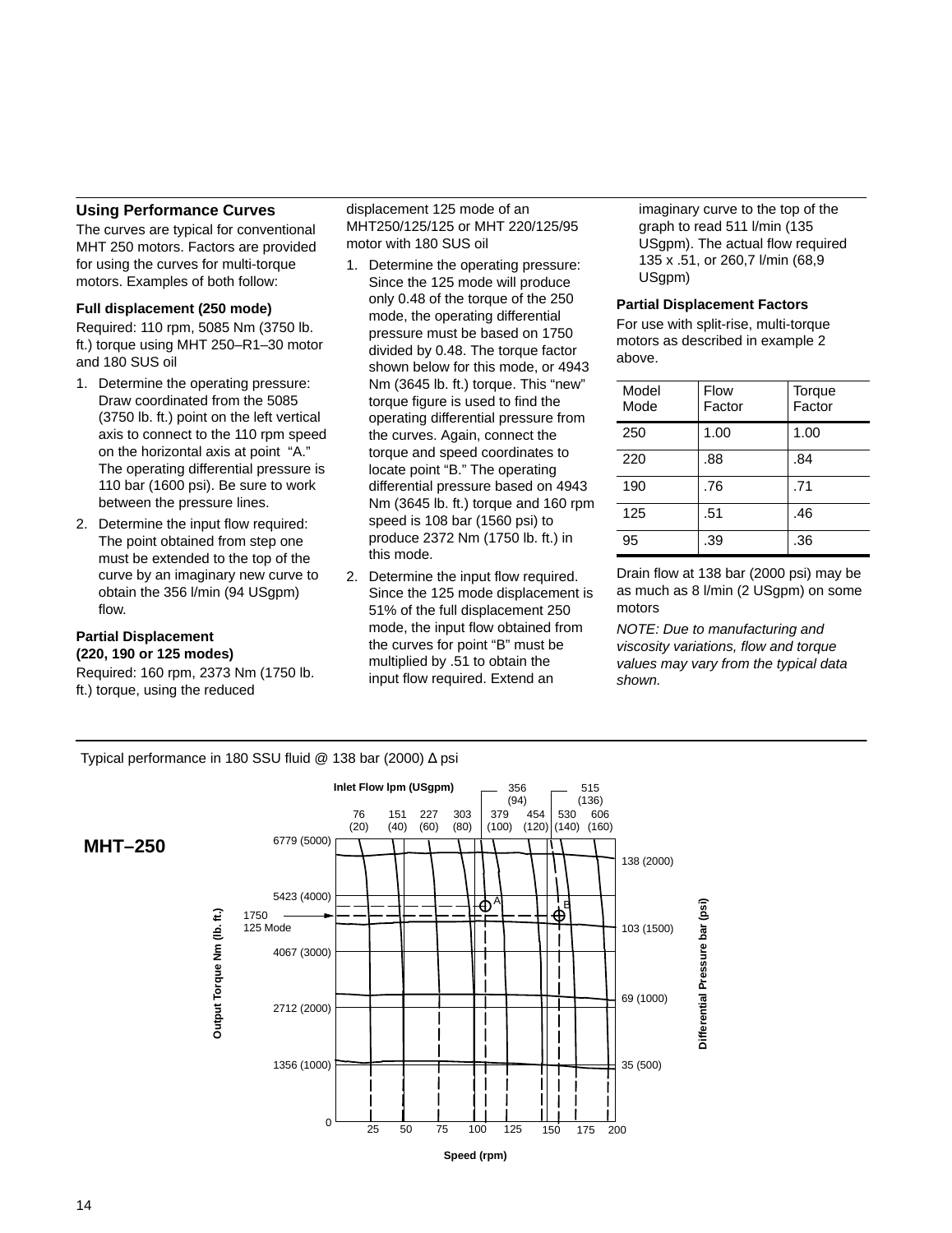#### <span id="page-17-0"></span>**Using Performance Curves**

The curves are typical for conventional MHT 500 motors. Factors are provided for using the curves for multi-torque motors. Examples of both follow:

#### **Full displacement (500 mode)**

Required: 90 rpm, 9830 Nm (7250 lb. ft.) torque using MHT 500–R1–30 motor and 180 SUS oil

- 1. Determine the operating pressure: Draw coordinated from the 9830 (7250 lb. ft.) point on the left vertical axis to connect to the 90 rpm speed on the horizontal axis at point "A." The operating differential pressure is 108 bar (1565 psi). Be sure to work between the pressure lines.
- 2. Determine the input flow required: The point obtained from step one must be extended to the top of the curve by an imaginary new curve to obtain the 582 l/min (154 USgpm) flow.

#### **Partial Displacement (250 or 190 modes)**

Required: 150 rpm, 3000 lb. ft. torque, using the reduced displacement 250

#### mode of an MHT 500/250/250 motor with 180 SUS oil

- 1. Determine the operating pressure: Since the 250 mode will produce only 0.48 of the torque of the 500 mode, the operating differential pressure must be based on 3000 divided by 0.48. The torque factor shown below for this mode, or 8475 Nm (6250 lb. ft.) torque. This "new" torque figure is used to find the operating differential pressure from the curves. Again, connect the torque and speed coordinates to locate point "B." The operating differential pressure based on 8475 Nm (6250 lb. ft.) torque and 150 rpm speed is 97 bar (1400 psi) to produce 4068 Nm (3000 Lb. Ft.) in this mode.
- 2. Determine the input flow required: Since the 250 mode displacement is 48% of the full displacement 500 mode, the input flow obtained from the curves for point "B" must be multiplied by .48 to obtain the gpm input flow required. Extend an

imaginary curve to the top of the graph to read 973 l/min (257 USgpm). The actual flow required is 257 x .48, or 469 l/min (124 USgpm).

#### **Partial Displacement Factors**

For use with split-rise, multi-torque motors as described in example 2 above.

| Model<br>Model | Flow<br>Factor | Torque<br>Factor |
|----------------|----------------|------------------|
| 440            | .88            | .84              |
| 380            | .76            | .71              |
| 250            | .48            | .46              |
| 190            | .36            | .36              |

Drain flow at 138 bar (2000 psi) may be as much as 8 l/min (2 USgpm) on some motors

NOTE: Due to manufacturing and viscosity variations, flow and torque values may vary from the typical data shown.

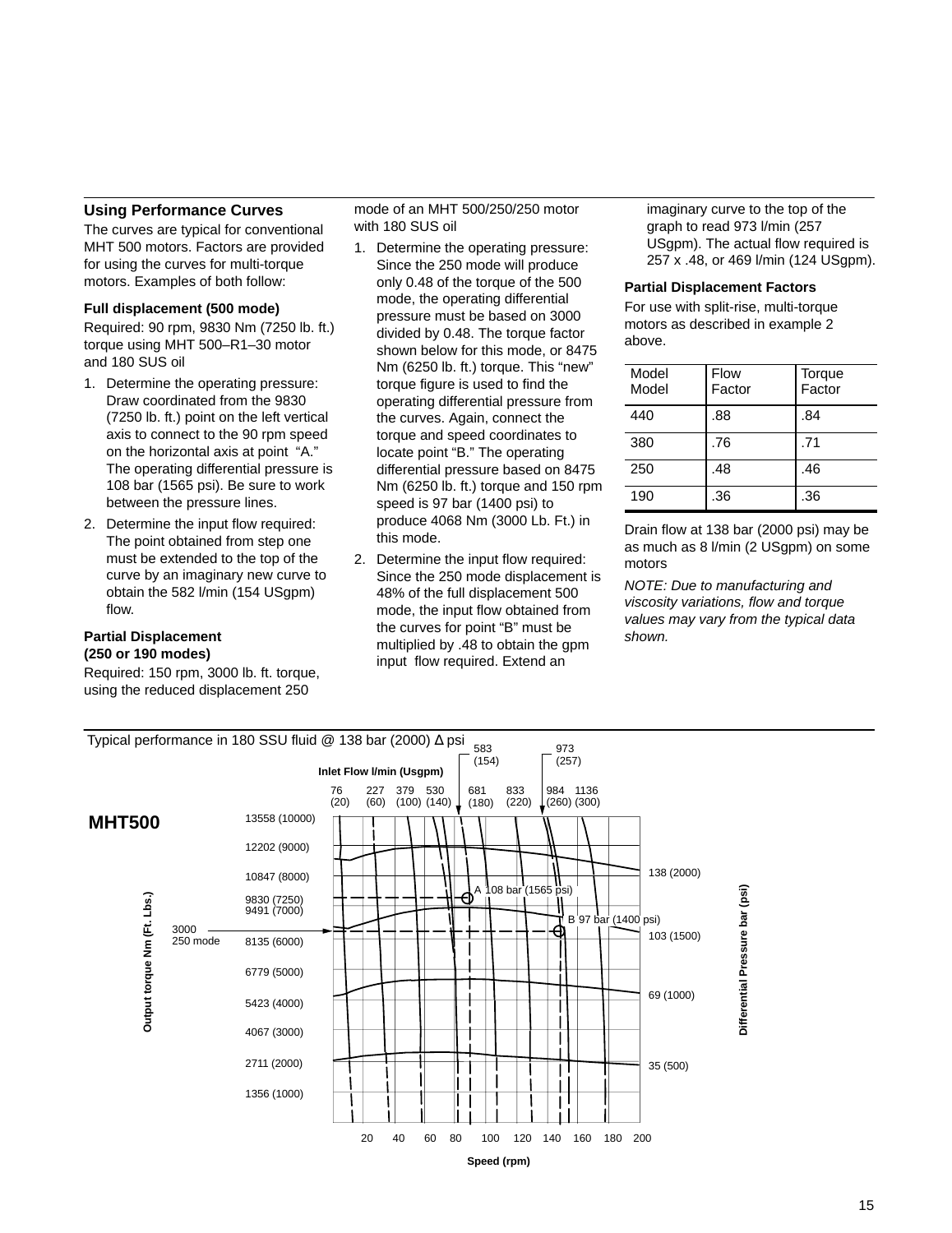

<span id="page-18-0"></span>**Typical performance in 180 SSU fluid**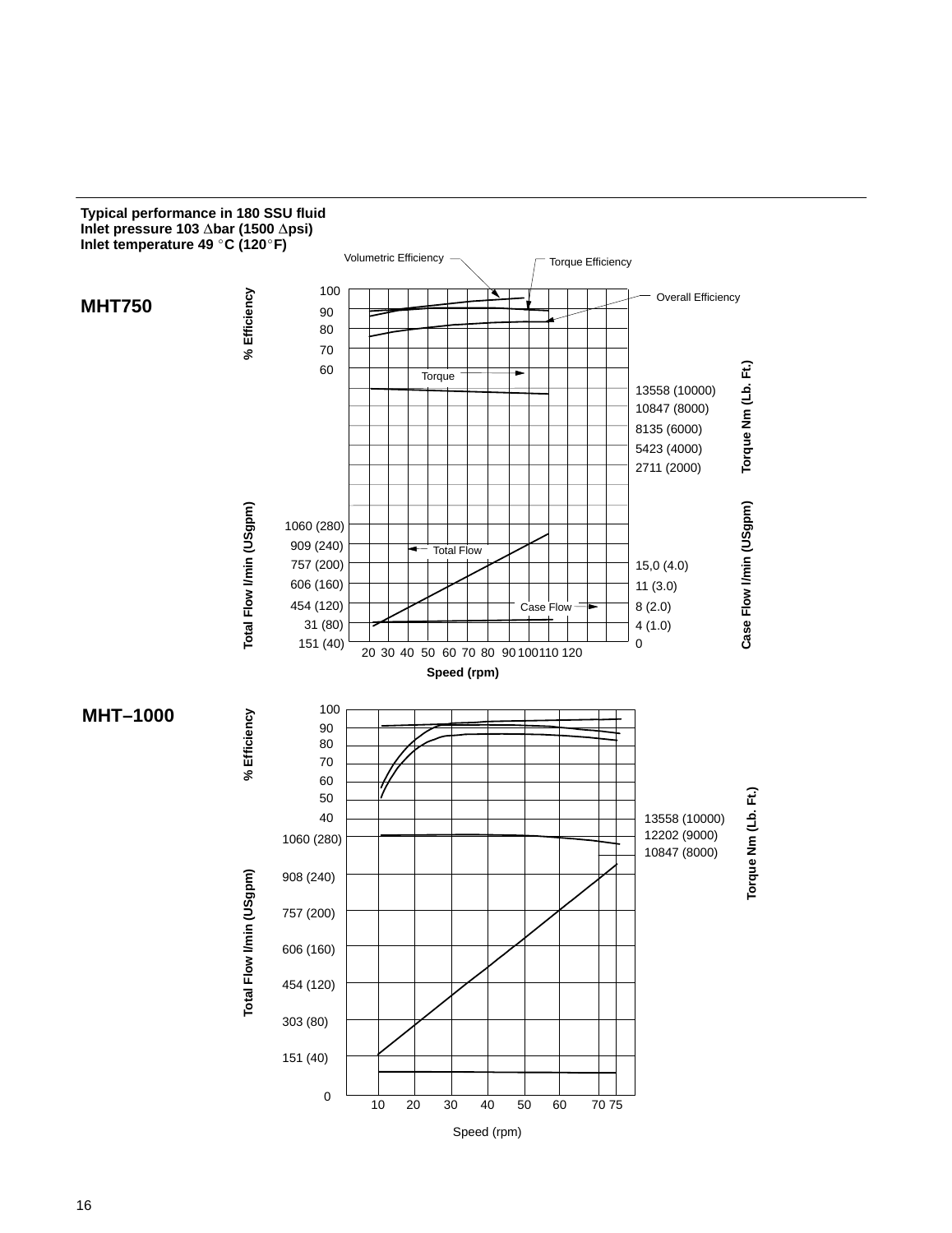<span id="page-19-0"></span>



**Typical half displacement performance in 180 SSU fluid @ 138 bar (2000)** ∆ **psi**

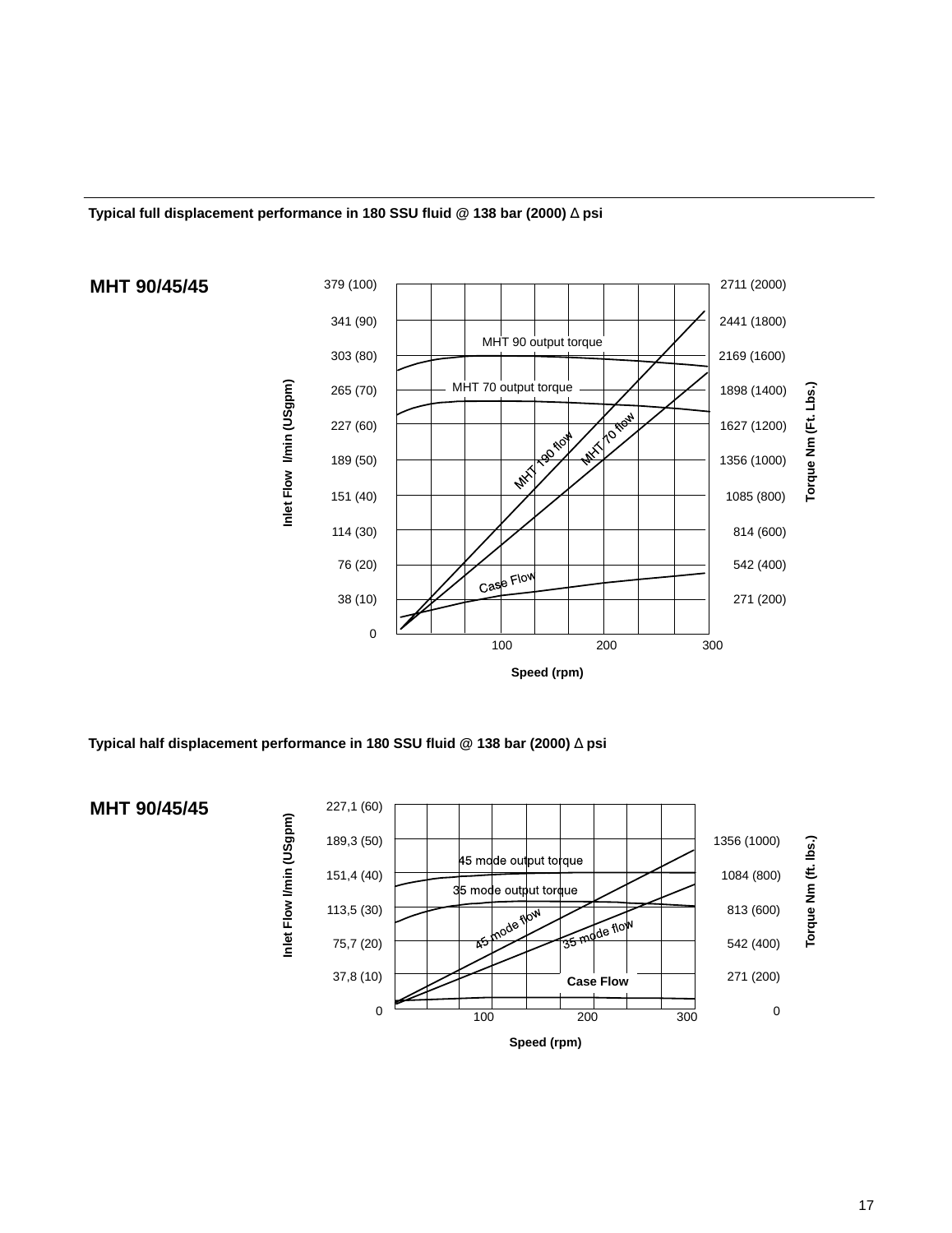

<span id="page-20-0"></span>**Typical half displacement performance in 180 SSU fluid @ 138 bar (2000)** ∆ **psi**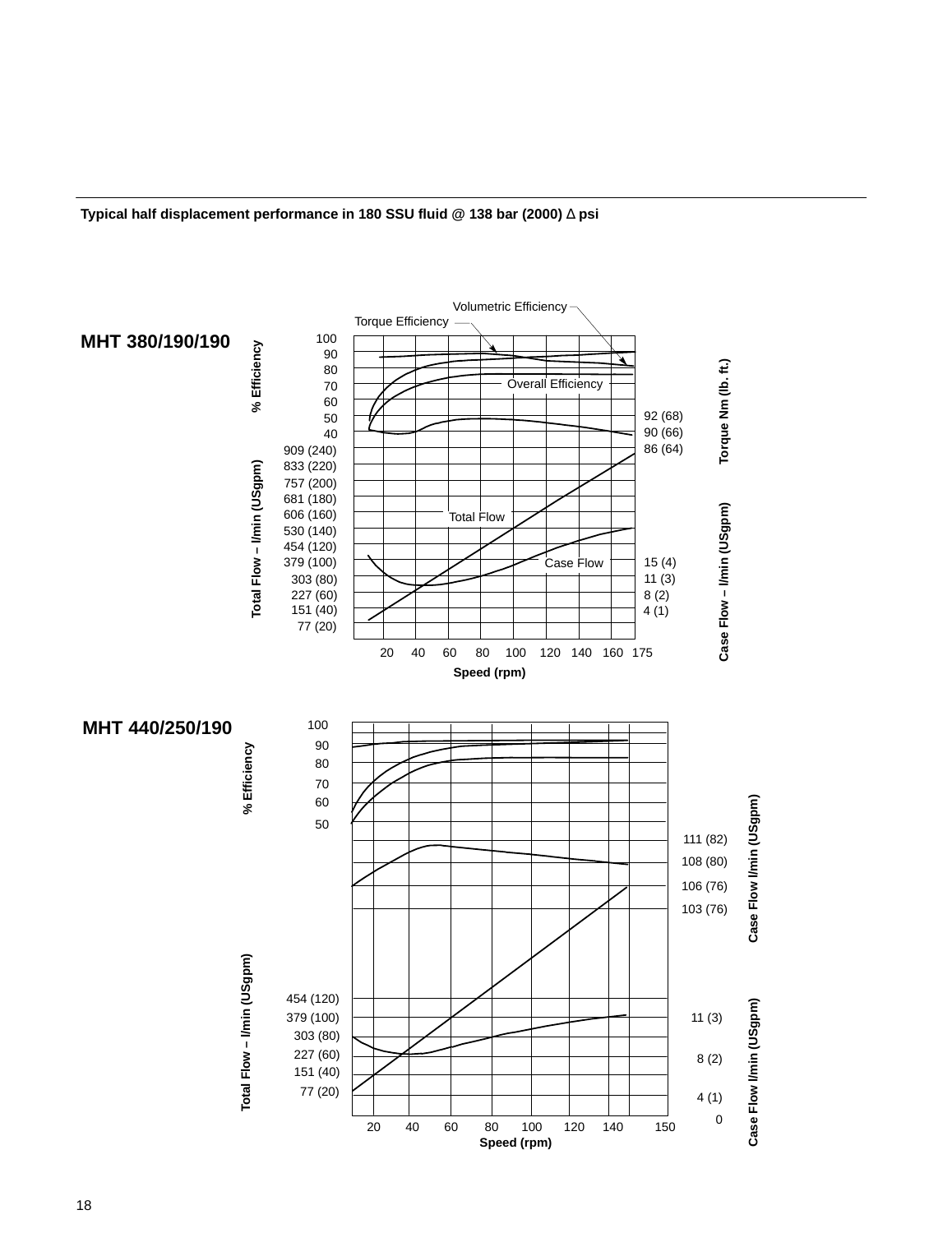

#### <span id="page-21-0"></span>**Typical half displacement performance in 180 SSU fluid @ 138 bar (2000)** ∆ **psi**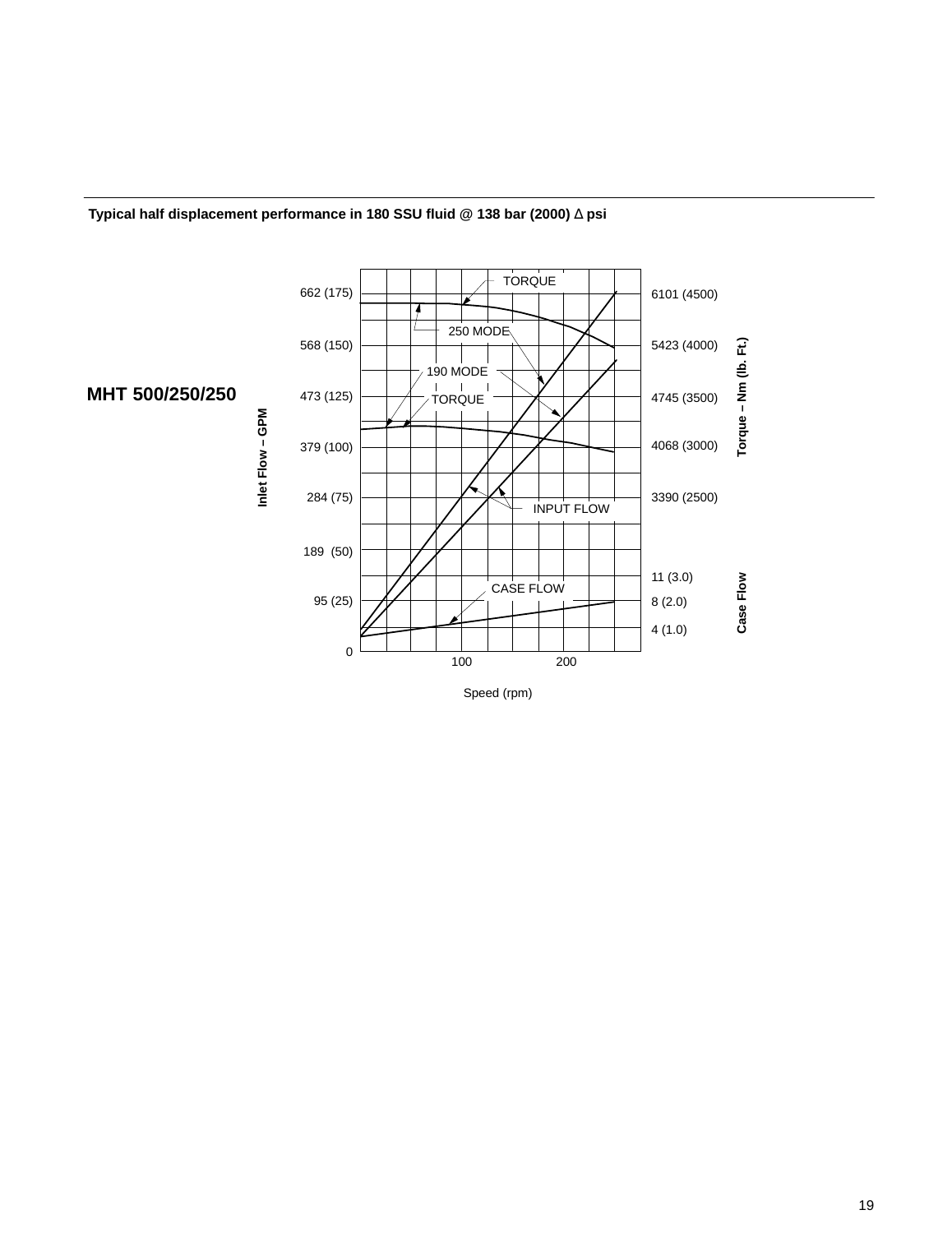<span id="page-22-0"></span>**Installation Dimensions** Millimeters (inches)

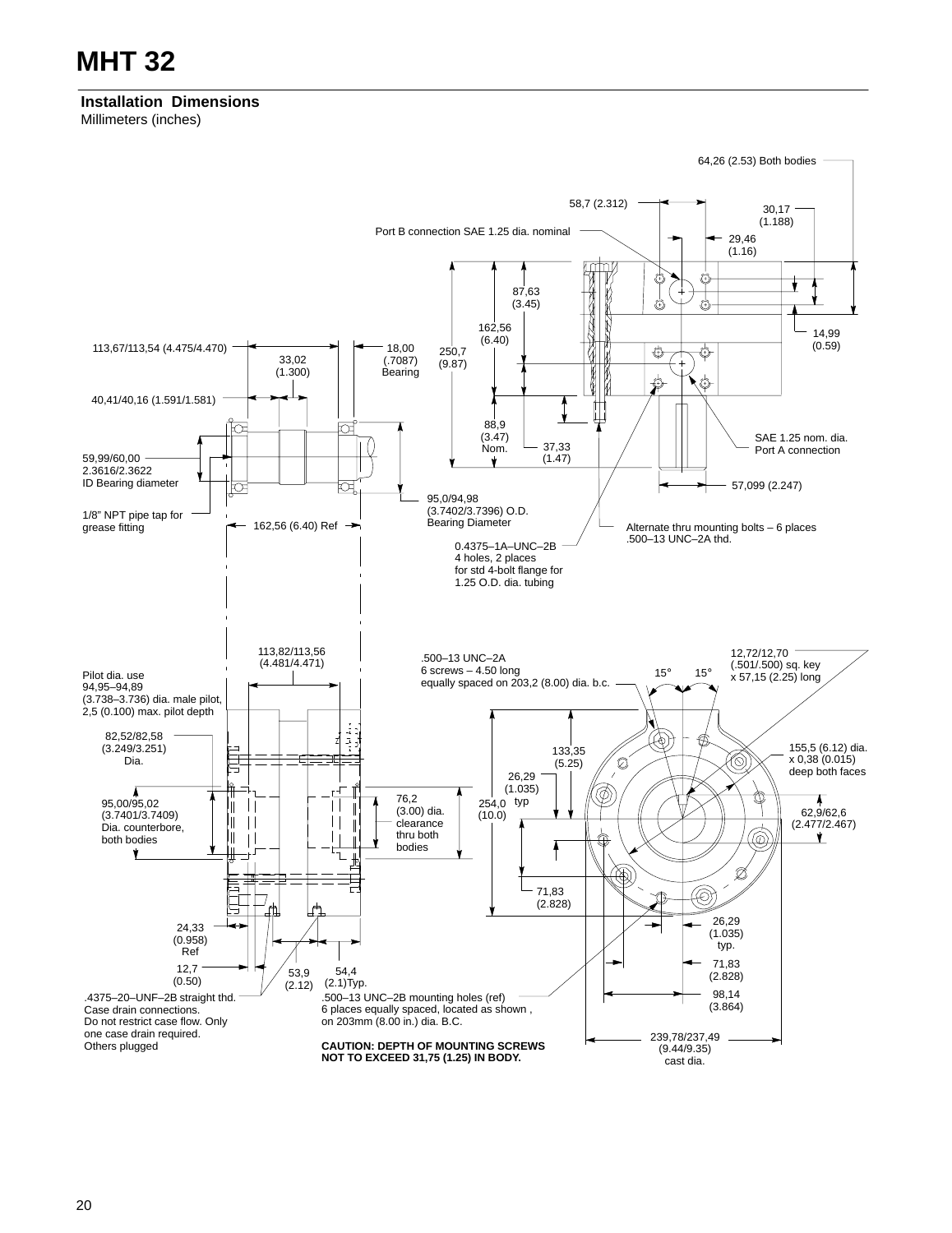### <span id="page-23-0"></span>**MHT 50**

**Installation Dimensions**

Millimeters (inches)

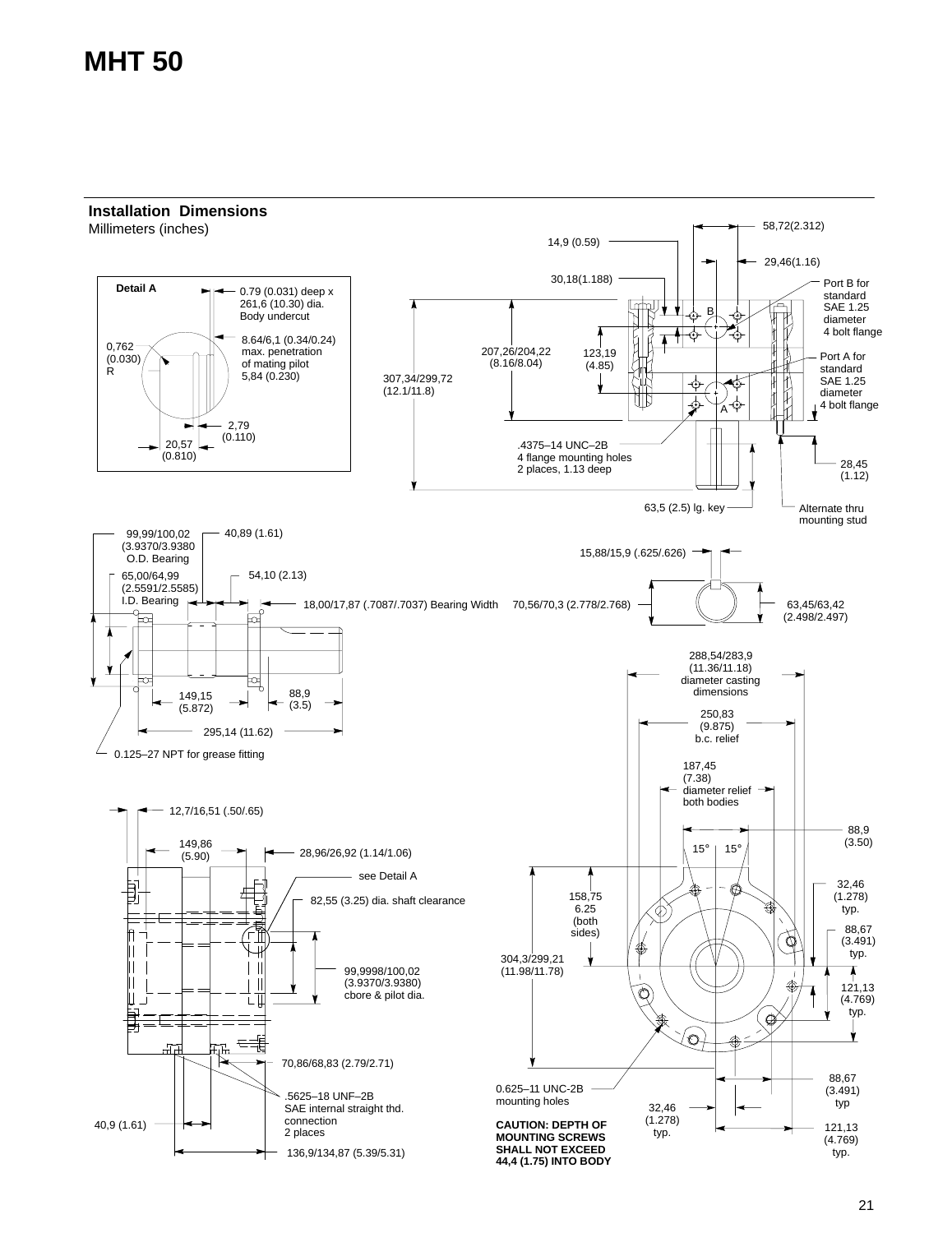## <span id="page-24-0"></span>**MHT 70 and 90**

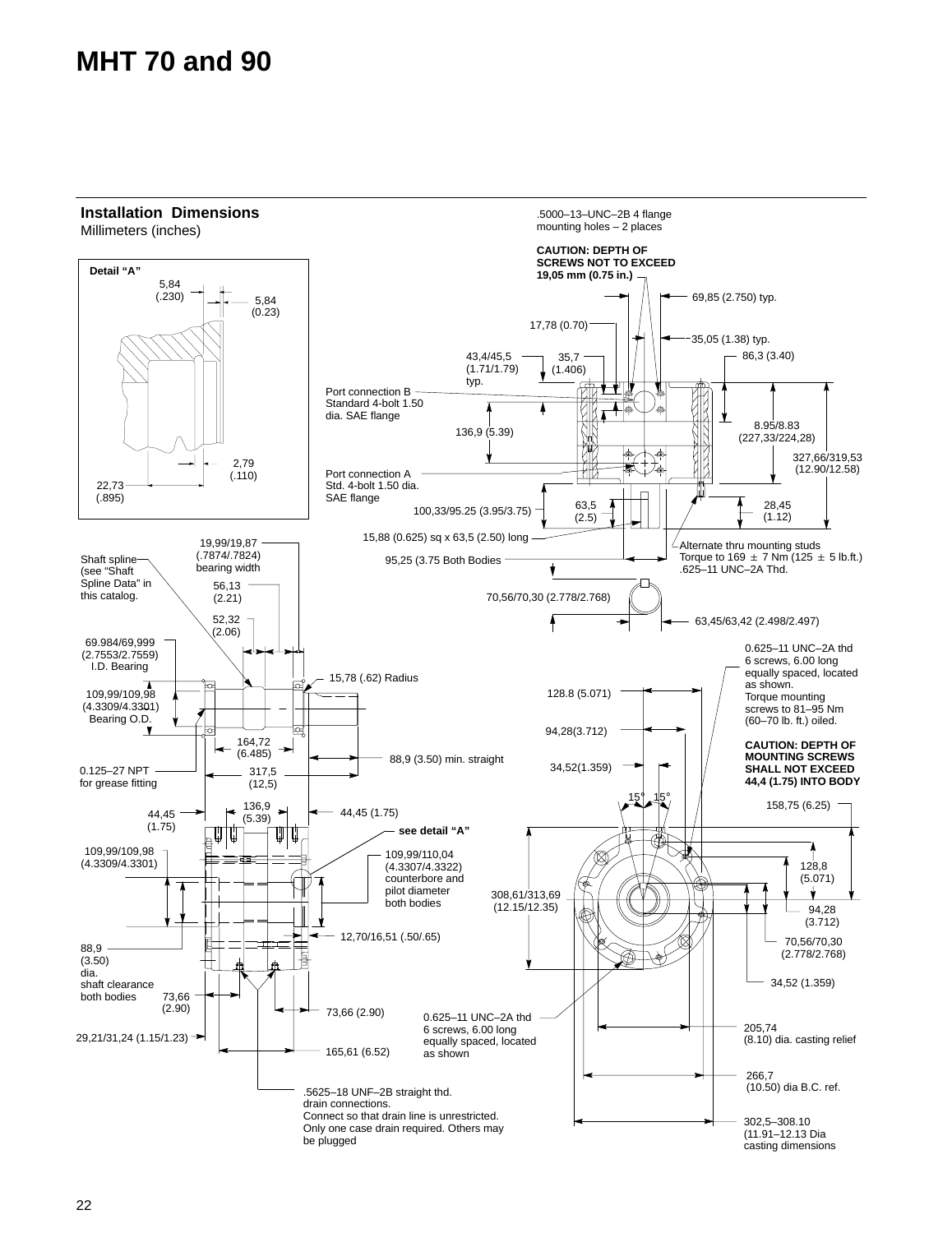### <span id="page-25-0"></span>**MHT 130 and MHT 150**

### **Installation Dimensions**

Millimeters (inches)

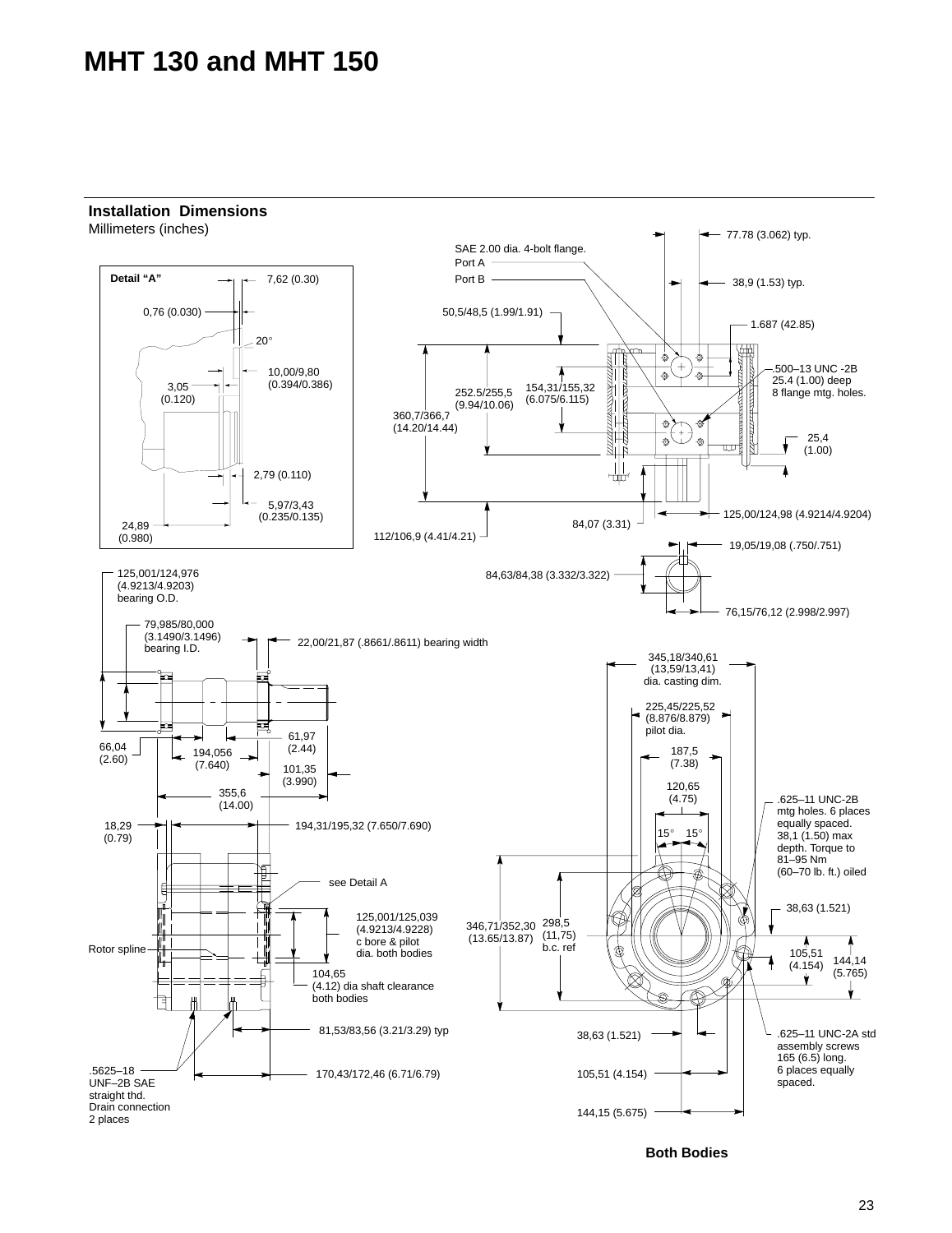## <span id="page-26-0"></span>**MHT 190, MHT 220, MHT 250**



Millimeters (inches)

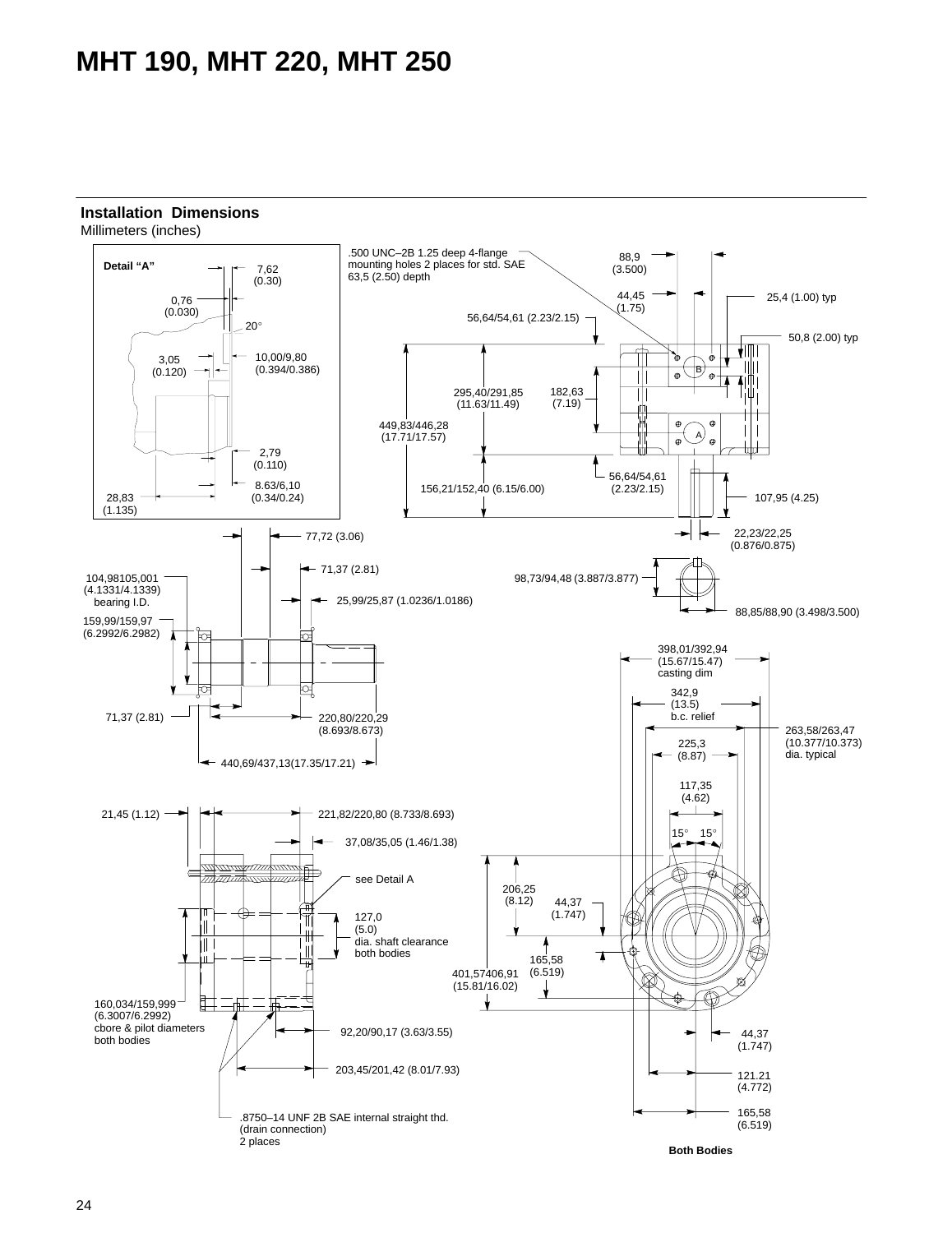### <span id="page-27-0"></span>**MHT 380, MHT 440, MHT 500**

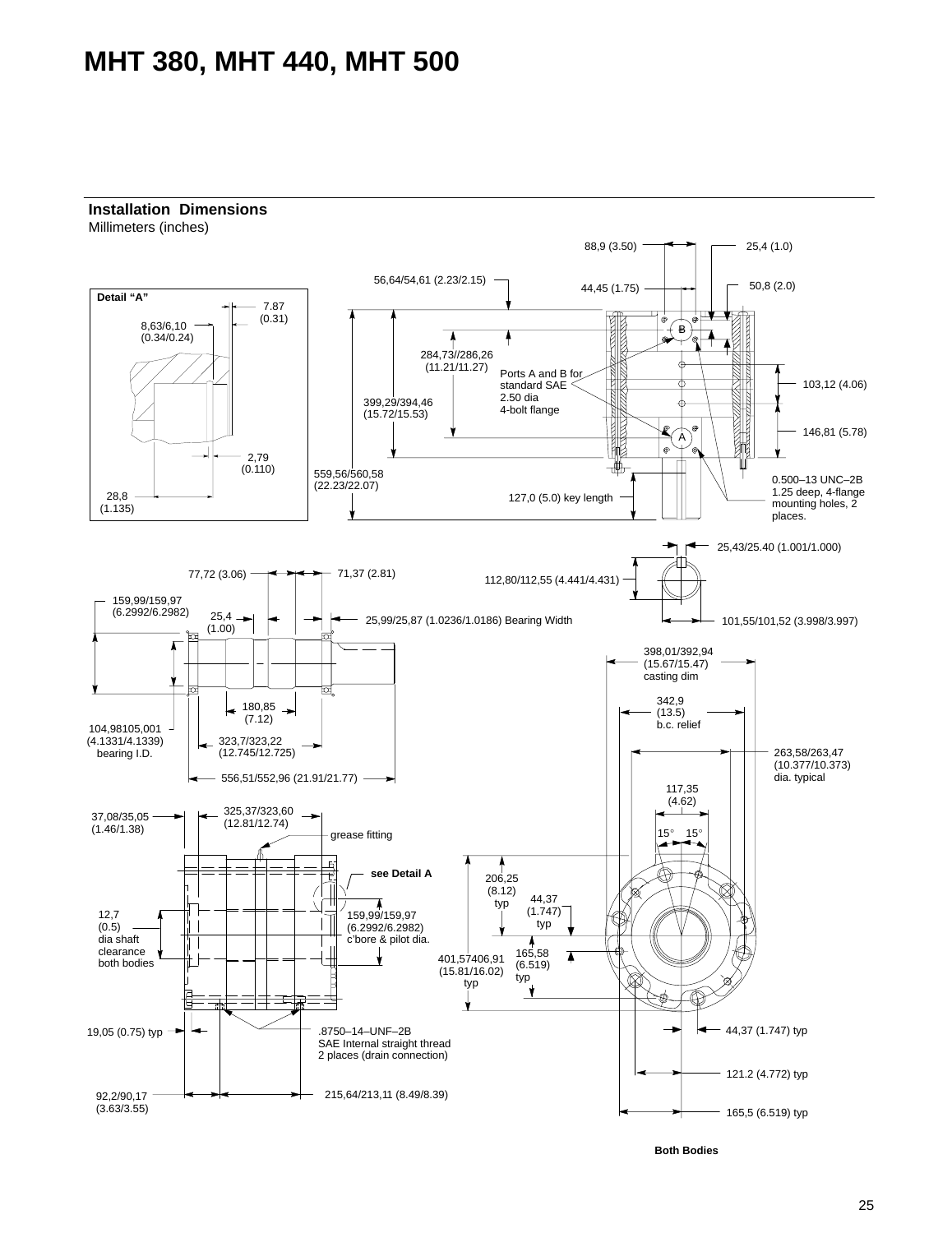## <span id="page-28-0"></span>**MHT 750**

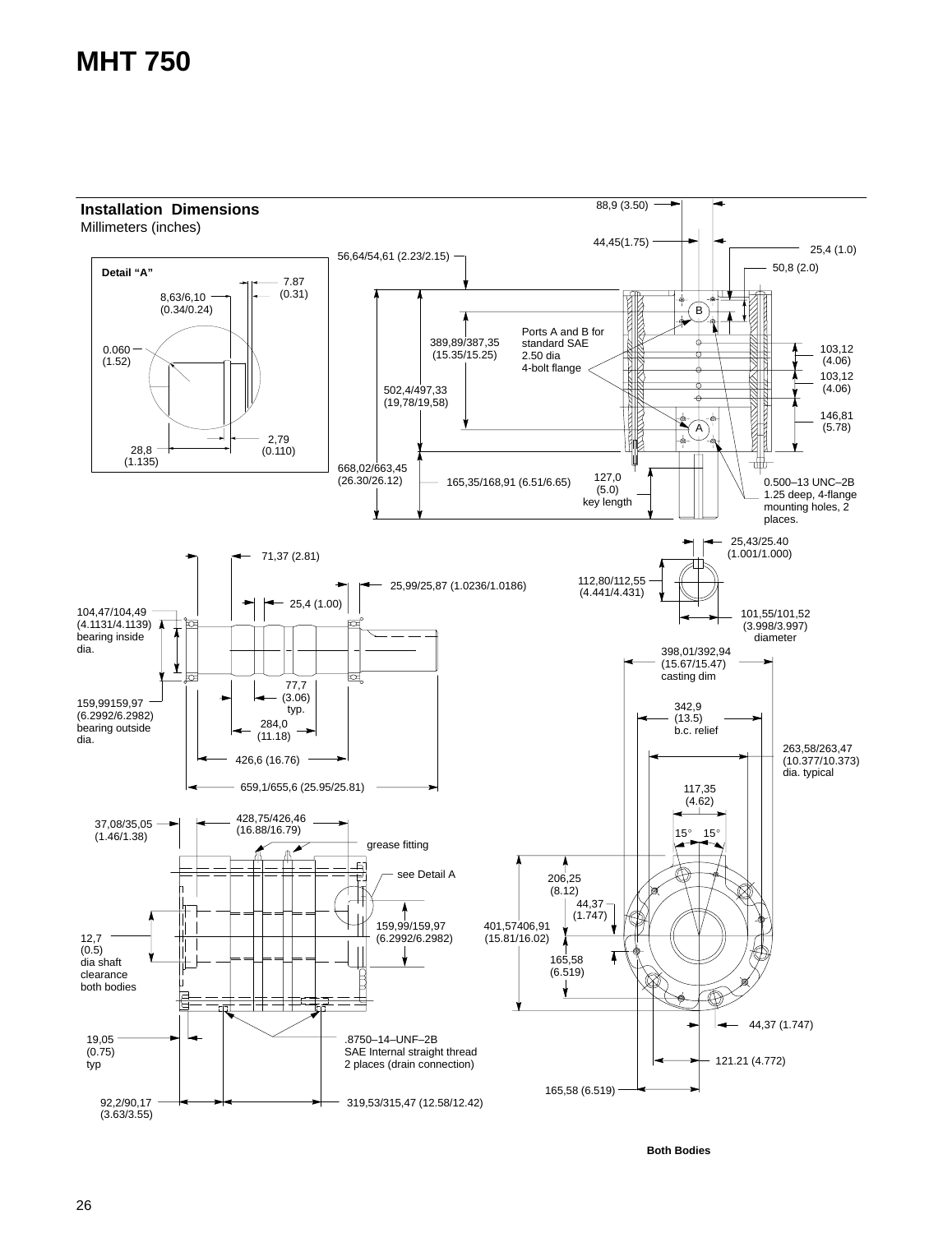## <span id="page-29-0"></span>**MHT 1000**

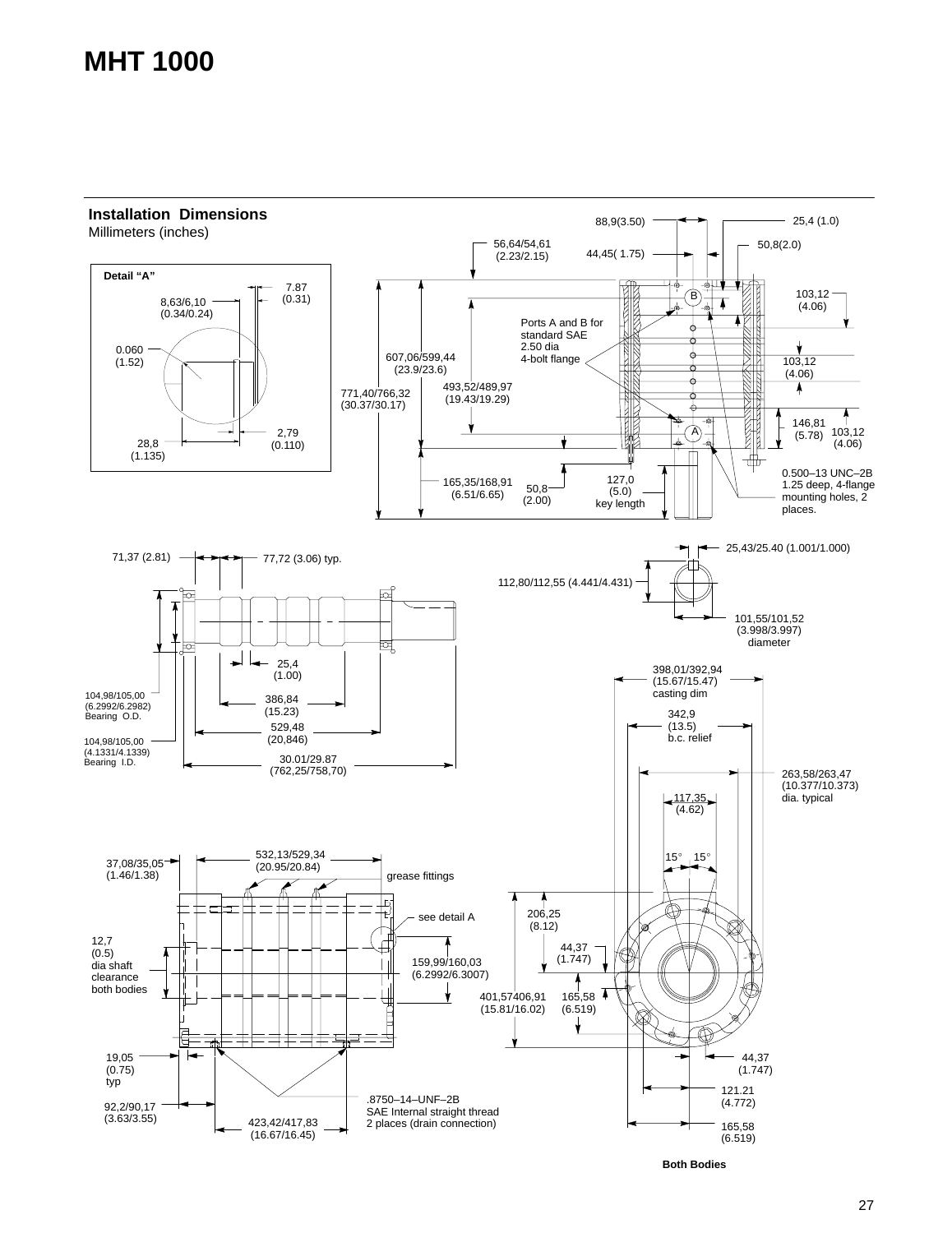## <span id="page-30-0"></span>**MHT 70/35/35 and MHT 90/45/45**



#### **Installation Dimensions** Millimeters (inches)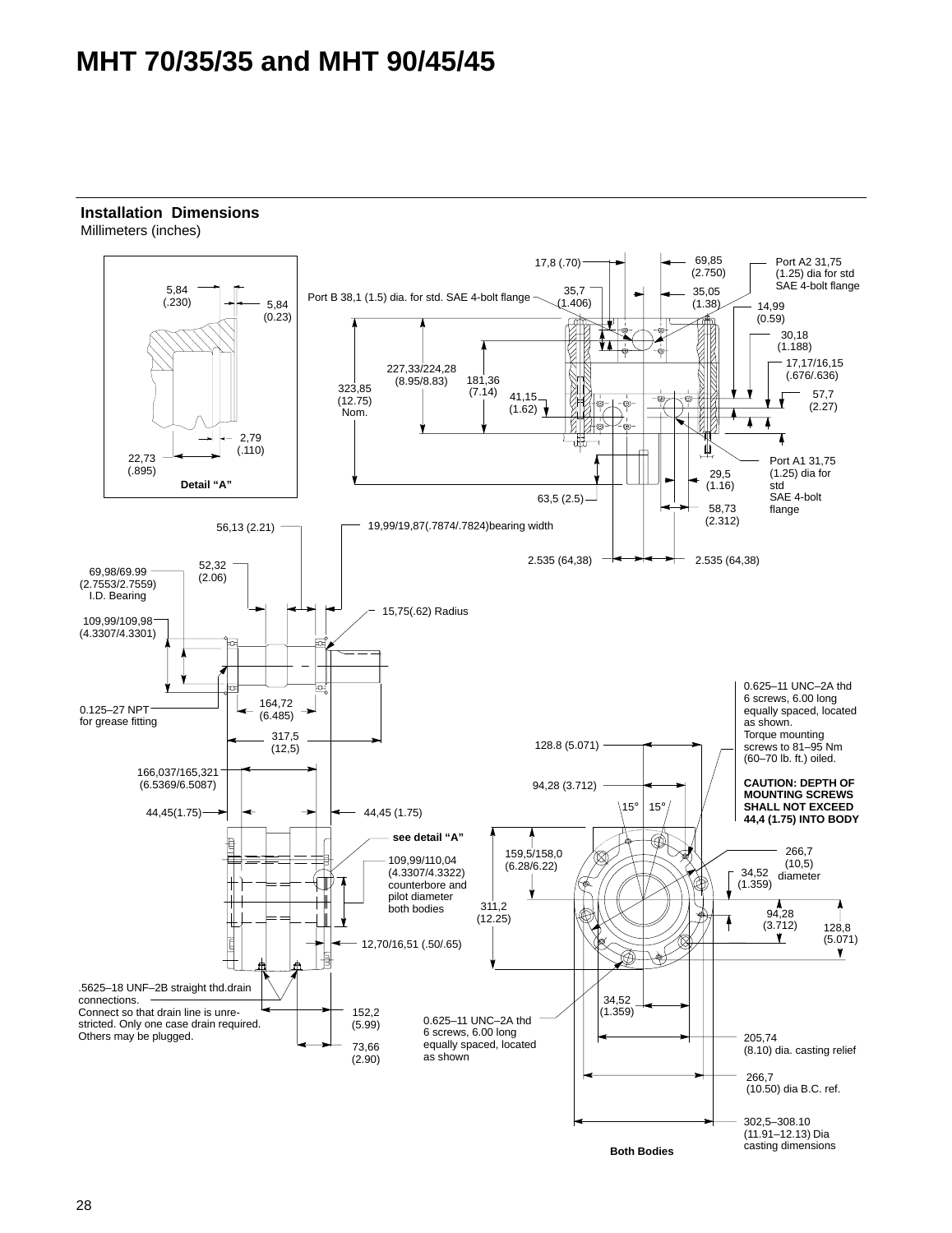## <span id="page-31-0"></span>**MHT 130/75/55 and MHT 150/75/75**



#### 29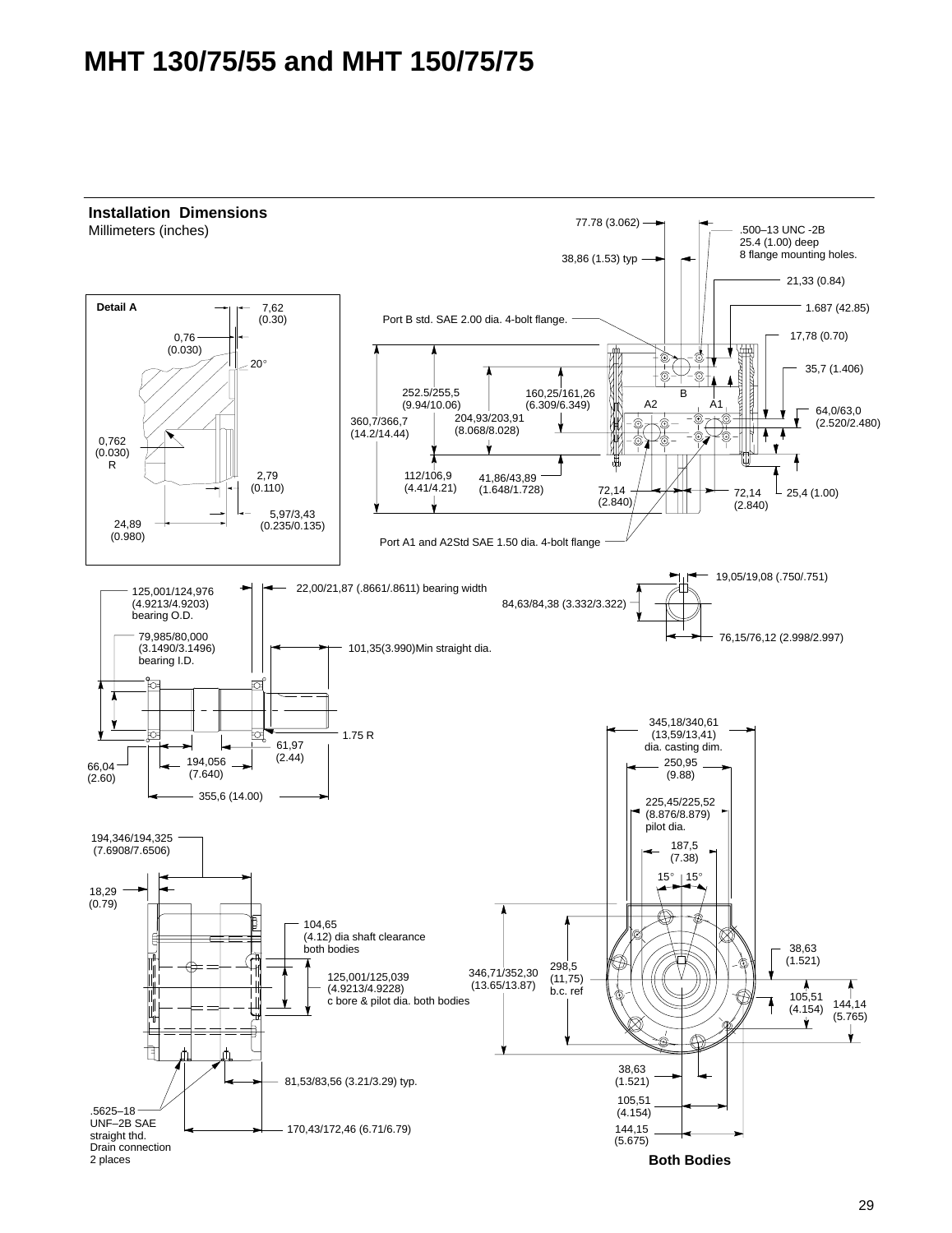## <span id="page-32-0"></span>**MHT 190/95/95, MHT 220/125/95, MHT 250/125/125**

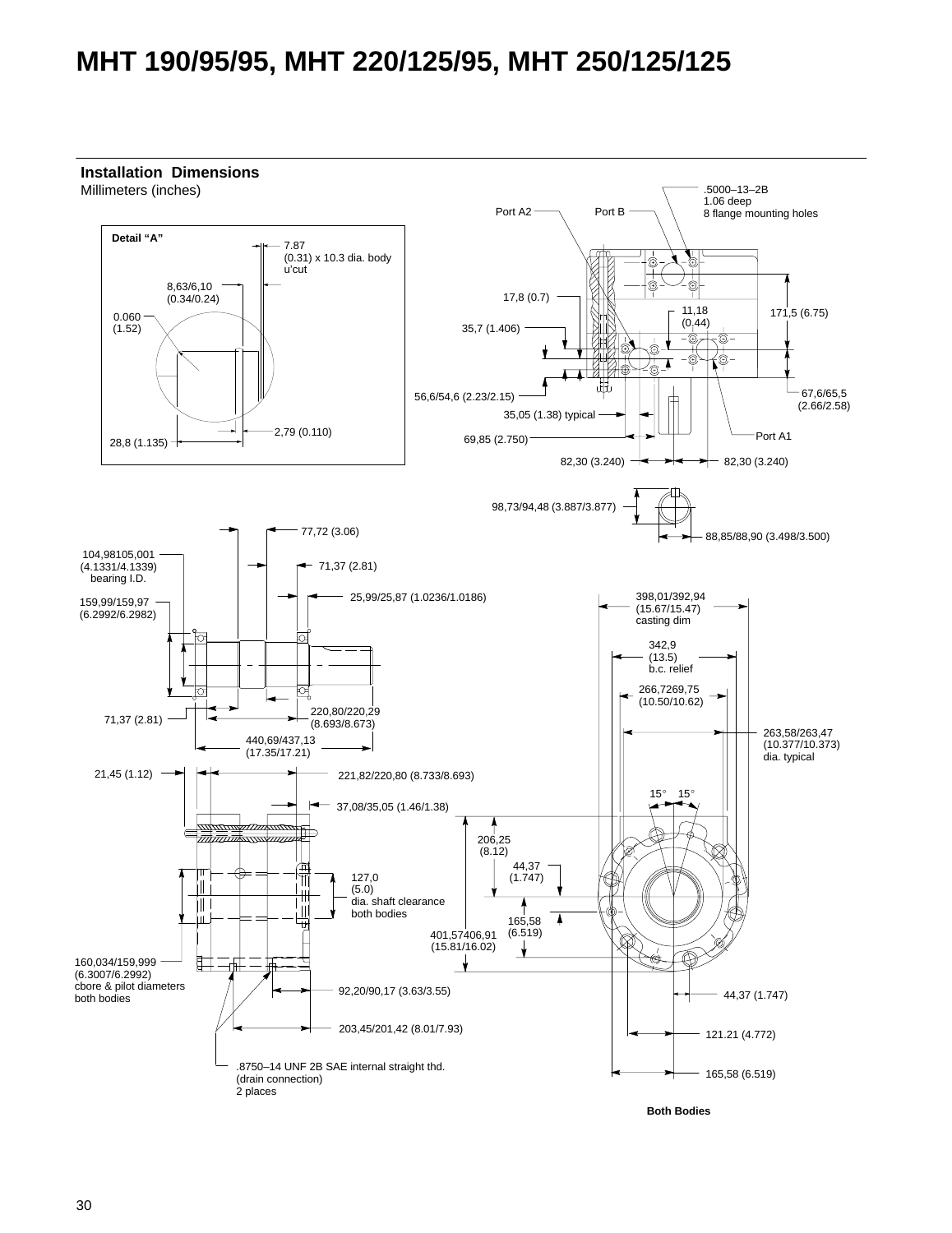### <span id="page-33-0"></span>**MHT 380/190/190, MHT 440/250/190, MHT 500/250/250**

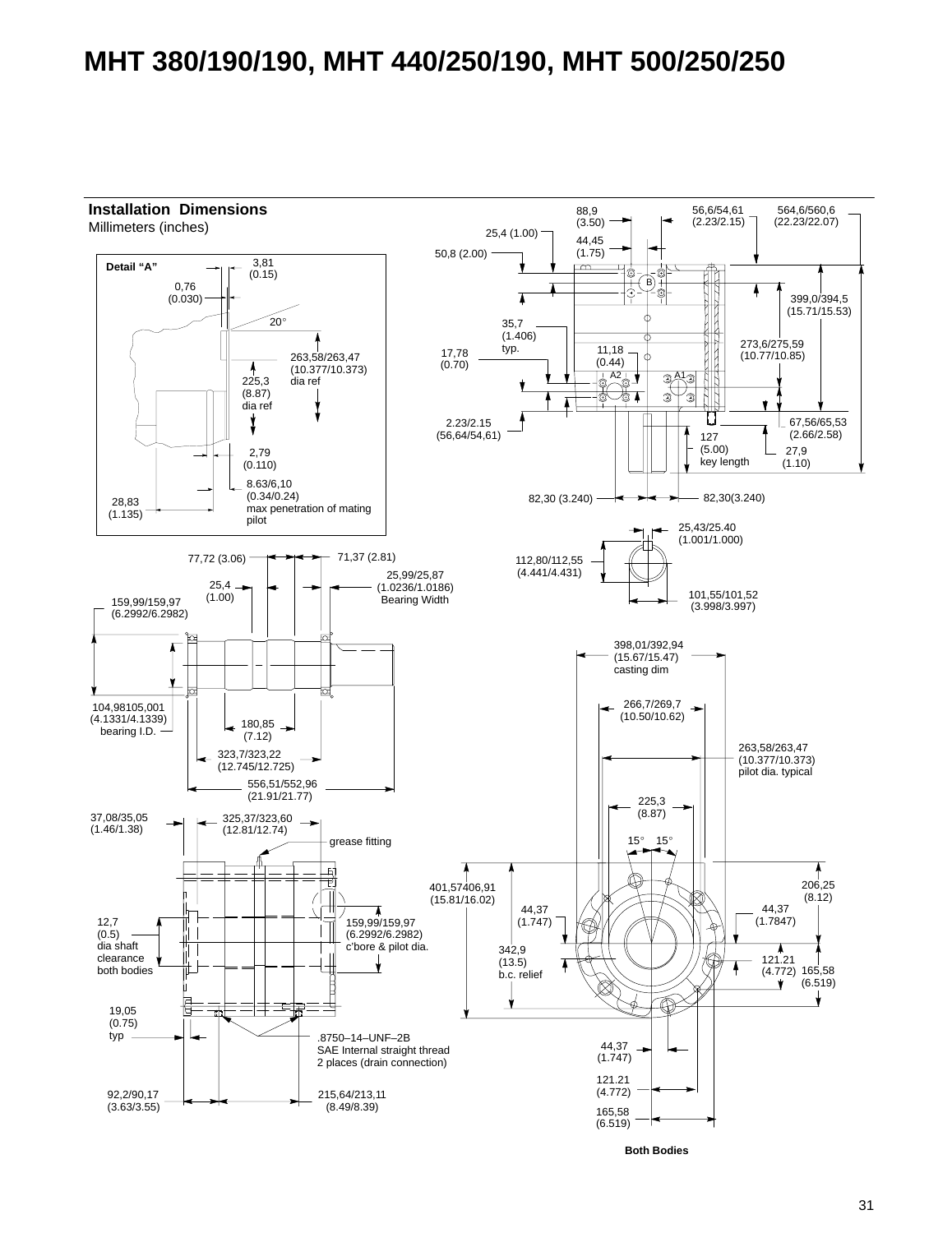## <span id="page-34-0"></span>**MHT 750/375/375**

**Installation Dimensions**  $\overline{\mathbb{C}}$ B  $\circledcirc$ Millimeters (inches) $\overline{\mathbb{Q}}$ 'a 35,7 378,9/376,4 (14.92/14.82)  $(1.406)$ <br>typ 17,78 11,17  $(0.44)$ (0.70) typ **Detail "A"** 7.87  $\overline{\Phi}$  $\overline{\Phi}$  $\overline{\mathbb{Q}}$  $\circ$ (0.31) x 10.3 dia. 67,56/65,53 56,64/54,61 DD ক body u'cut Δ (2.66/2.58) (2.23/2.15) 8,63/6,10 m  $(0.34/0.24)$ .500–13 UNC-2B 35,05 28,45 0.060 1.06 deep, 8 (1.38)  $(1.12)$ (1.52) flange mtg. holes typ 69,85 Port A2 (2.750) Port A1 and A2 Std SAE 1.500 dia. typ 82,30 82,30 4-bolt flange (3.240) (3.240) 2,79 28,8 (0.110) (1.135) 25,43/25.40 (1.001/1.000) 112,80/112,55 (4.441/4.431) 71,37 101,55/101,52 (2.81) (3.998/3.997) 25,99/25,87 25,4 diameter (1.00) (1.0236/1.0186) 104,47/104,49  $(4.1131/4.1139)$ ੱਕ bearing inside dia. 398,01/392,94 159,99159,97 ⊻ (15.67/15.47) (6.2992/6.2982) ₫ 뇨 casting dim 77,7 bearing outside 342,9 (3.06) dia. typ. (13.5) b.c. relief 284,0 (11.18) 266,7/269,74 426,6 (10,50/10,62) (16.76) 659,1/655,6 (25.95/25.81) 263,58/263,47 (10.377/10.373) 37,08/35,05 428,75/426,46 dia. typical (1.46/1.38) (16.88/16.79)  $15^\circ$  $15<sup>°</sup>$ grease fitting  $\uparrow$  $\overline{B}$ see Detail A 206,25 (8.12) 44,37 (1.747) 401,57406,91 12,7 159,99/159,97 (15.81/16.02)  $(0.5)$ (6.2992/6.2982) dia shaft clearance 165,58 both bodies (6.519) E  $\circledcirc$ -17 44,37 19,05 'nπ (1.747) (0.75) typ .8750–14–UNF–2B 121.21 SAE Internal straight thread (4.772) 2 places (drain connection) 165,58

319,53/315,47 (12.58/12.42)

(6.519)

**Both Bodies**

92,2/90,17 (3.63/3.55)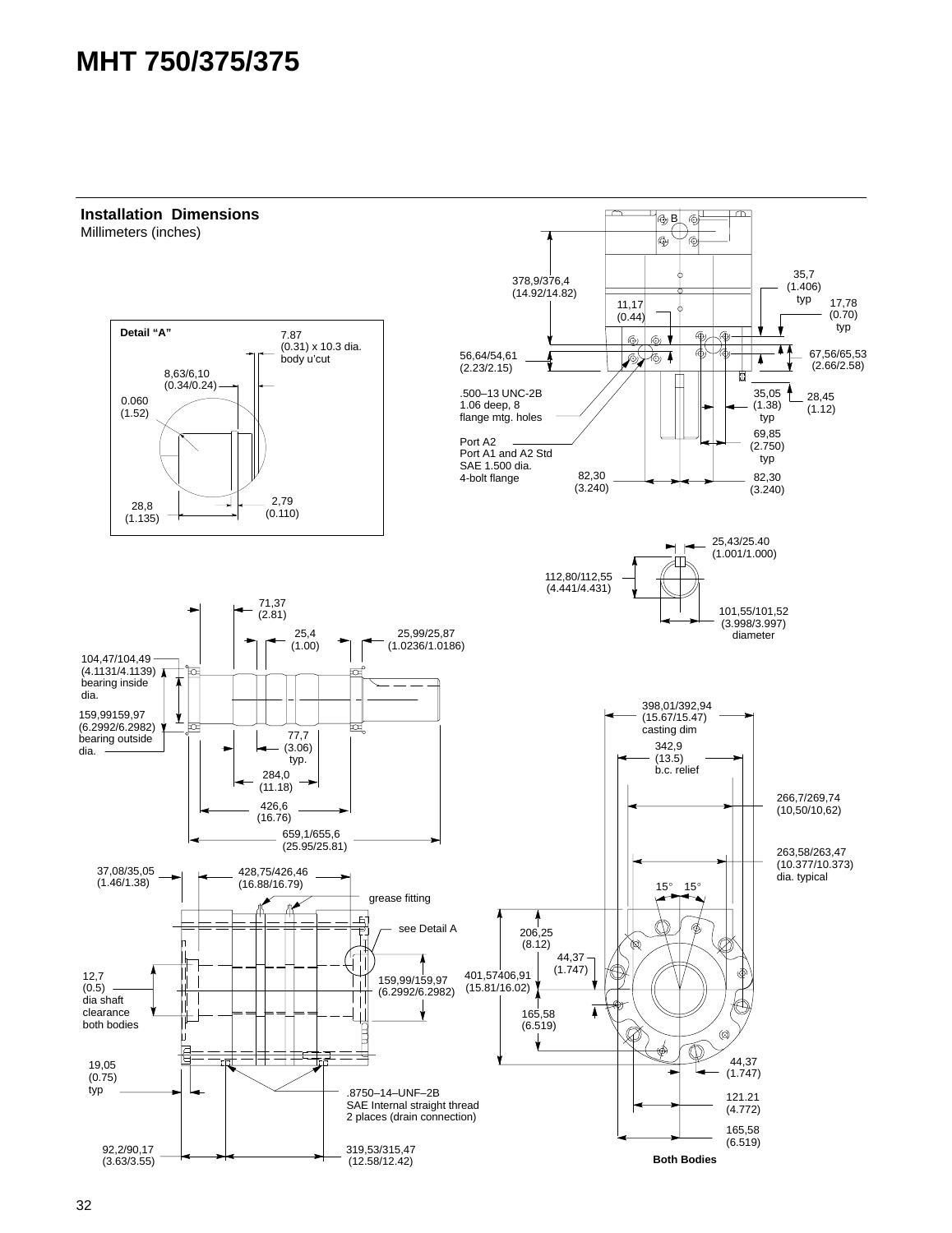## <span id="page-35-0"></span>**MHT 1000/500/500**